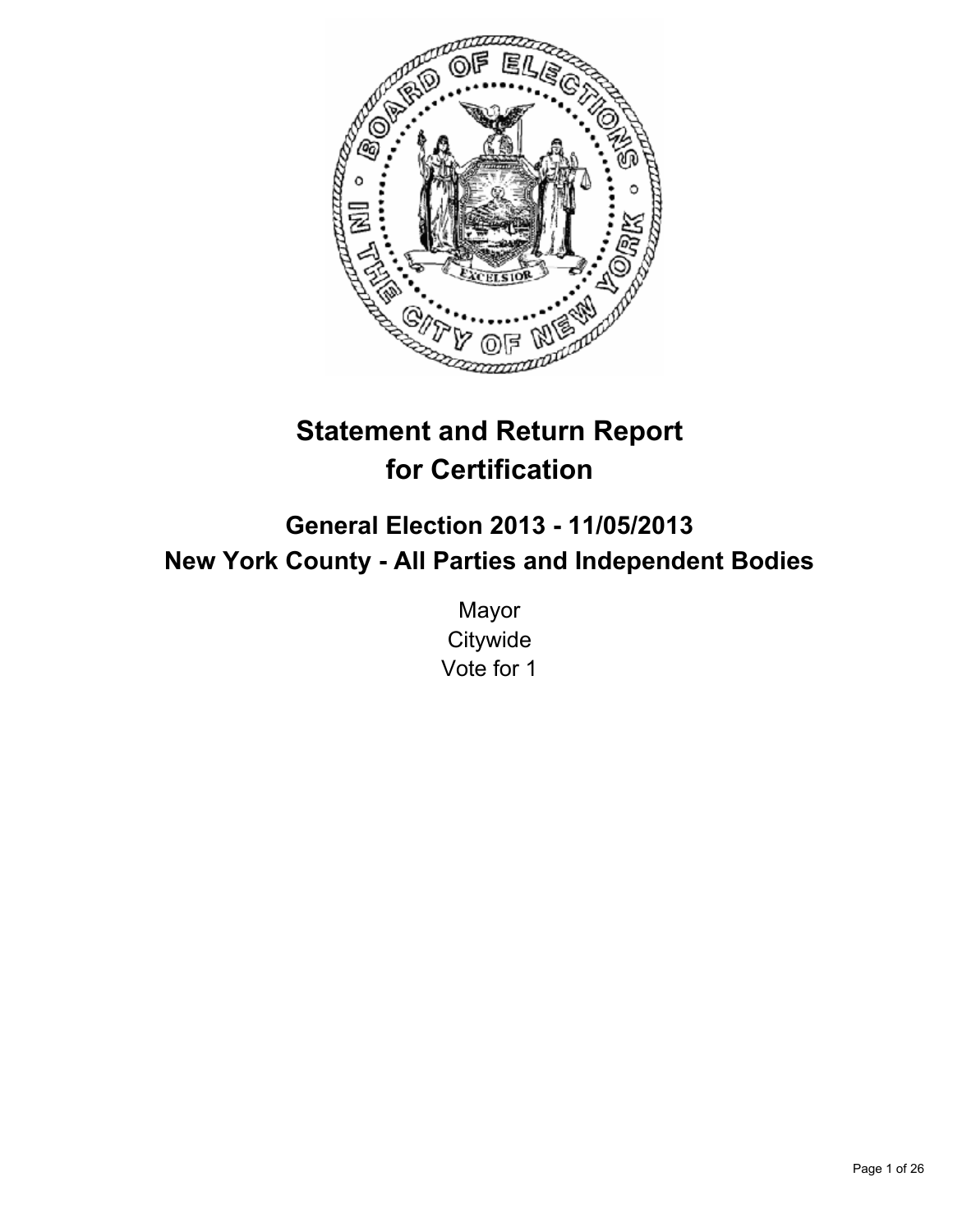

| PUBLIC COUNTER                                           | 16,552                  |
|----------------------------------------------------------|-------------------------|
| <b>EMERGENCY</b>                                         | 0                       |
| ABSENTEE/MILITARY                                        | 329                     |
| <b>FEDERAL</b>                                           | 0                       |
| SPECIAL PRESIDENTIAL                                     | 0                       |
| <b>AFFIDAVIT</b>                                         | 190                     |
| <b>Total Ballots</b>                                     | 17,071                  |
| Less - Inapplicable Federal/Special Presidential Ballots | 0                       |
| <b>Total Applicable Ballots</b>                          | 17,071                  |
| BILL DE BLASIO (DEMOCRATIC)                              | 11,449                  |
| JOE LHOTA (REPUBLICAN)                                   | 3,869                   |
| JOE LHOTA (CONSERVATIVE)                                 | 219                     |
| BILL DE BLASIO (WORKING FAMILIES)                        | 758                     |
| ADOLFO CARRION JR. (INDEPENDENCE)                        | 113                     |
| ANTHONY GRONOWICZ (GREEN)                                | 78                      |
| JACK HIDARY (JOBS & EDUCATION)                           | 48                      |
| JOE LHOTA (TAXES 2 HIGH)                                 | 40                      |
| MICHAEL SANCHEZ (LIBERTARIAN)                            | 47                      |
| DANIEL B. FEIN (SOCIALIST WORKER)                        | 14                      |
| JOSEPH MELARAGNO (AFFORDABLE TMRW)                       | 7                       |
| CARL E. PERSON (REFORM)                                  | 3                       |
| JACK HIDARY (COMMON SENSE)                               | 25                      |
| JIMMY MCMILLAN (RENT IS 2 DAMN HIGH)                     | 48                      |
| RANDY CREDICO (TAX WALL STREET)                          | 18                      |
| ERICK J. SALGADO (SCHOOL CHOICE)                         | 15                      |
| JOE LHOTA (STUDENTS FIRST)                               | 15                      |
| SAM SLOAN (WAR VETERANS)                                 | 5                       |
| MICHAEL K. GREYS (FREEDOM)                               | 9                       |
| MICHAEL J. DILGER (FLOURISH)                             | 0                       |
| ANTHONY WEINER (WRITE-IN)                                | 3                       |
| <b>ASCATA SHANUR (WRITE-IN)</b>                          | 1                       |
| BILL THOMAS (WRITE-IN)                                   | $\overline{2}$          |
| CARL MCCALL (WRITE-IN)                                   | 1                       |
| CHRISTINE QUINN (WRITE-IN)                               | 4                       |
| ELIZABETH WARREN (WRITE-IN)                              | 1                       |
| FELIX FUSCO (WRITE-IN)                                   | 2                       |
| GEORGE MCDONALD (WRITE-IN)                               | $\overline{\mathbf{c}}$ |
| <b>GLORIA SCHWAB (WRITE-IN)</b>                          | 1                       |
| JACKSON SUKKAR (WRITE-IN)                                | 1                       |
| JANETTE SADIK-KHAN (WRITE-IN)                            | 1                       |
| MICHAEL BLOOMBERG (WRITE-IN)                             | 6                       |
| MICHAEL HALPERT (WRITE-IN)                               | 1                       |
| NEELESH SHAH (WRITE-IN)                                  | 1                       |
| RAYMOND KELLY (WRITE-IN)                                 | 3                       |
| RON R. MILLER (WRITE-IN)                                 | 1                       |
| RUDOLPH GUILIANI (WRITE-IN)                              | $\mathbf{1}$            |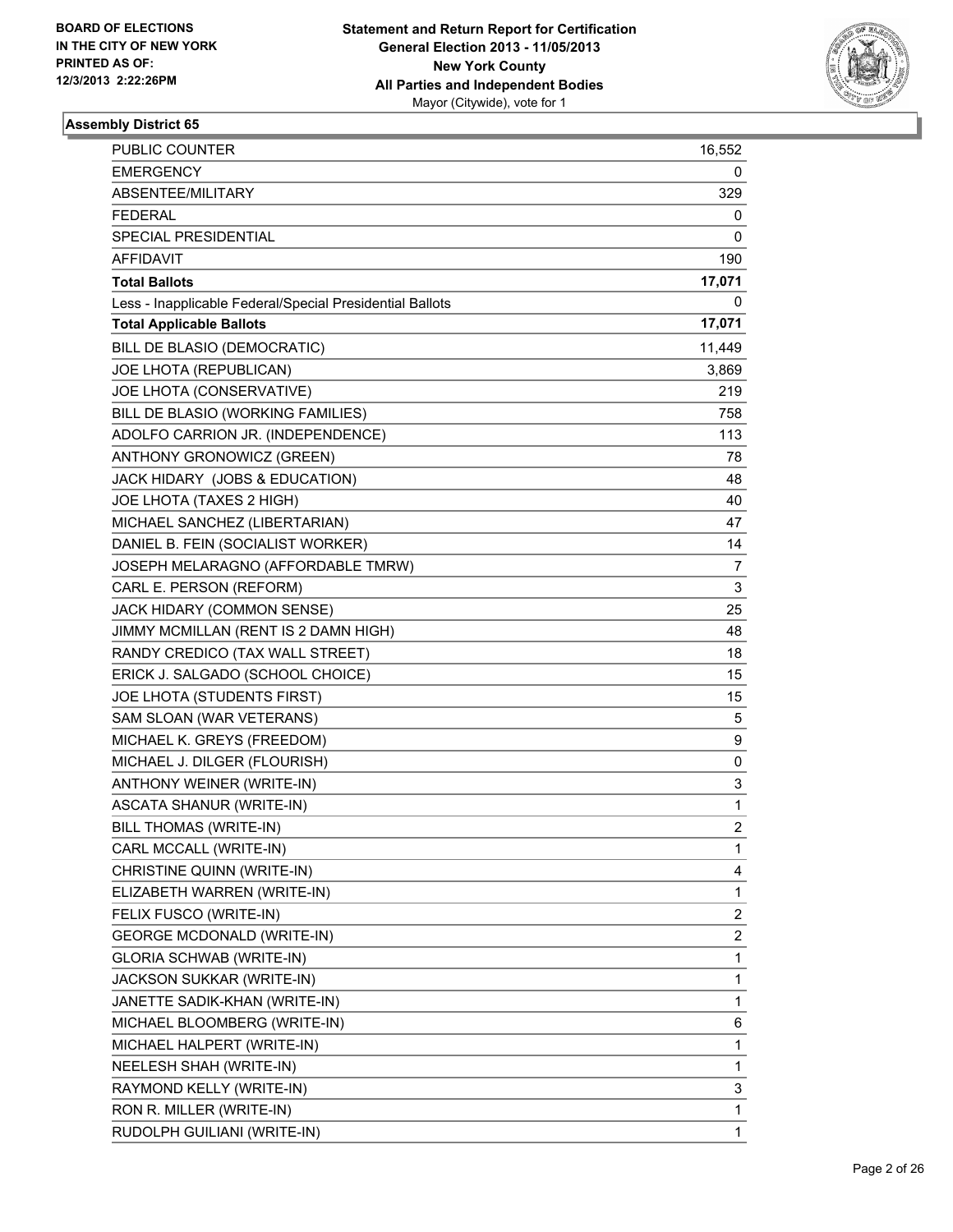

| <b>Total Votes</b>                 | 16.827 |
|------------------------------------|--------|
| <b>WILLIAM THOMPSON (WRITE-IN)</b> |        |
| UNATTRIBUTABLE WRITE-IN (WRITE-IN) | 12     |
| SUE FILIPSKI (WRITE-IN)            |        |
|                                    |        |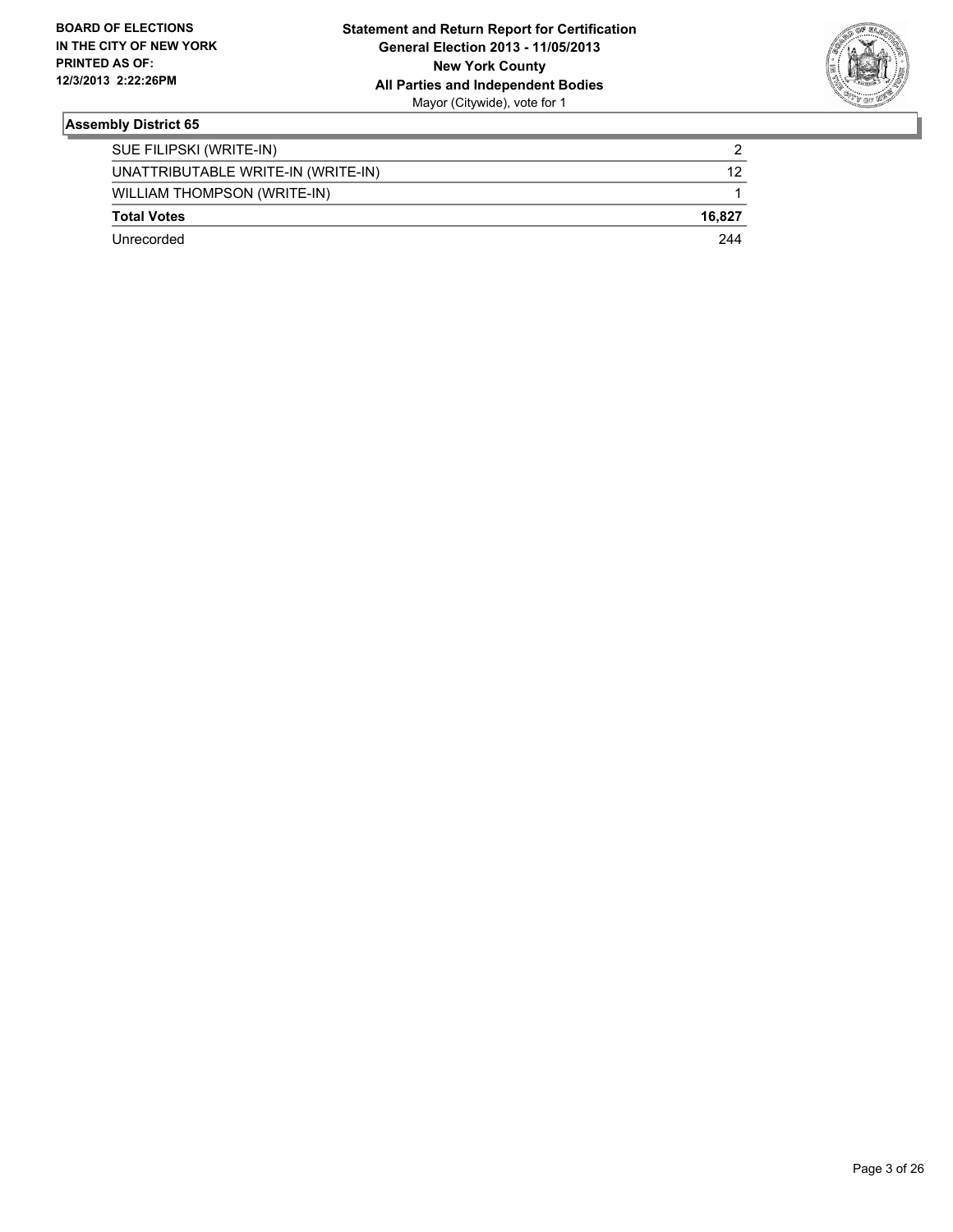

| PUBLIC COUNTER                                           | 22,232         |
|----------------------------------------------------------|----------------|
| <b>EMERGENCY</b>                                         | 1              |
| ABSENTEE/MILITARY                                        | 737.           |
| FEDERAL                                                  | 0              |
| SPECIAL PRESIDENTIAL                                     | 0              |
| AFFIDAVIT                                                | 236            |
| <b>Total Ballots</b>                                     | 23,206         |
| Less - Inapplicable Federal/Special Presidential Ballots | 0              |
| <b>Total Applicable Ballots</b>                          | 23,206         |
| BILL DE BLASIO (DEMOCRATIC)                              | 14,735         |
| JOE LHOTA (REPUBLICAN)                                   | 5,245          |
| JOE LHOTA (CONSERVATIVE)                                 | 276            |
| BILL DE BLASIO (WORKING FAMILIES)                        | 1,887          |
| ADOLFO CARRION JR. (INDEPENDENCE)                        | 156            |
| ANTHONY GRONOWICZ (GREEN)                                | 196            |
| JACK HIDARY (JOBS & EDUCATION)                           | 89             |
| JOE LHOTA (TAXES 2 HIGH)                                 | 70             |
| MICHAEL SANCHEZ (LIBERTARIAN)                            | 52             |
| DANIEL B. FEIN (SOCIALIST WORKER)                        | 24             |
| JOSEPH MELARAGNO (AFFORDABLE TMRW)                       | 4              |
| CARL E. PERSON (REFORM)                                  | 12             |
| JACK HIDARY (COMMON SENSE)                               | 27             |
| JIMMY MCMILLAN (RENT IS 2 DAMN HIGH)                     | 66             |
| RANDY CREDICO (TAX WALL STREET)                          | 61             |
| ERICK J. SALGADO (SCHOOL CHOICE)                         | 1              |
| JOE LHOTA (STUDENTS FIRST)                               | 33             |
| SAM SLOAN (WAR VETERANS)                                 | $\overline{2}$ |
| MICHAEL K. GREYS (FREEDOM)                               | 6              |
| MICHAEL J. DILGER (FLOURISH)                             | 0              |
| ANDREW CHANG (WRITE-IN)                                  | 1              |
| ANTHONY WEINER (WRITE-IN)                                | 1              |
| CHRISTINE QUINN (WRITE-IN)                               | 18             |
| D PETRILLO (WRITE-IN)                                    | 1              |
| <b>GEORGE MCDONALD (WRITE-IN)</b>                        | 1              |
| HILLARY CLINTON (WRITE-IN)                               | 1              |
| IVO SANDOR (WRITE-IN)                                    | 1              |
| JACKSON DELLABATE (WRITE-IN)                             | 1              |
| JANETTE SADIK-KHAN (WRITE-IN)                            | 2              |
| JEFF SEIDEL (WRITE-IN)                                   | 2              |
| JOHN TEST (WRITE-IN)                                     | 1              |
| LIZ WEXLER (WRITE-IN)                                    | 1              |
| MICHAEL BLOOMBERG (WRITE-IN)                             | 17             |
| MICHAEL STREETES LEWIS (WRITE-IN)                        | 1              |
| NEIL BARSKY (WRITE-IN)                                   | 1              |
| NESLIN PILF (WRITE-IN)                                   | 1              |
| RAYMOND KELLY (WRITE-IN)                                 | 1              |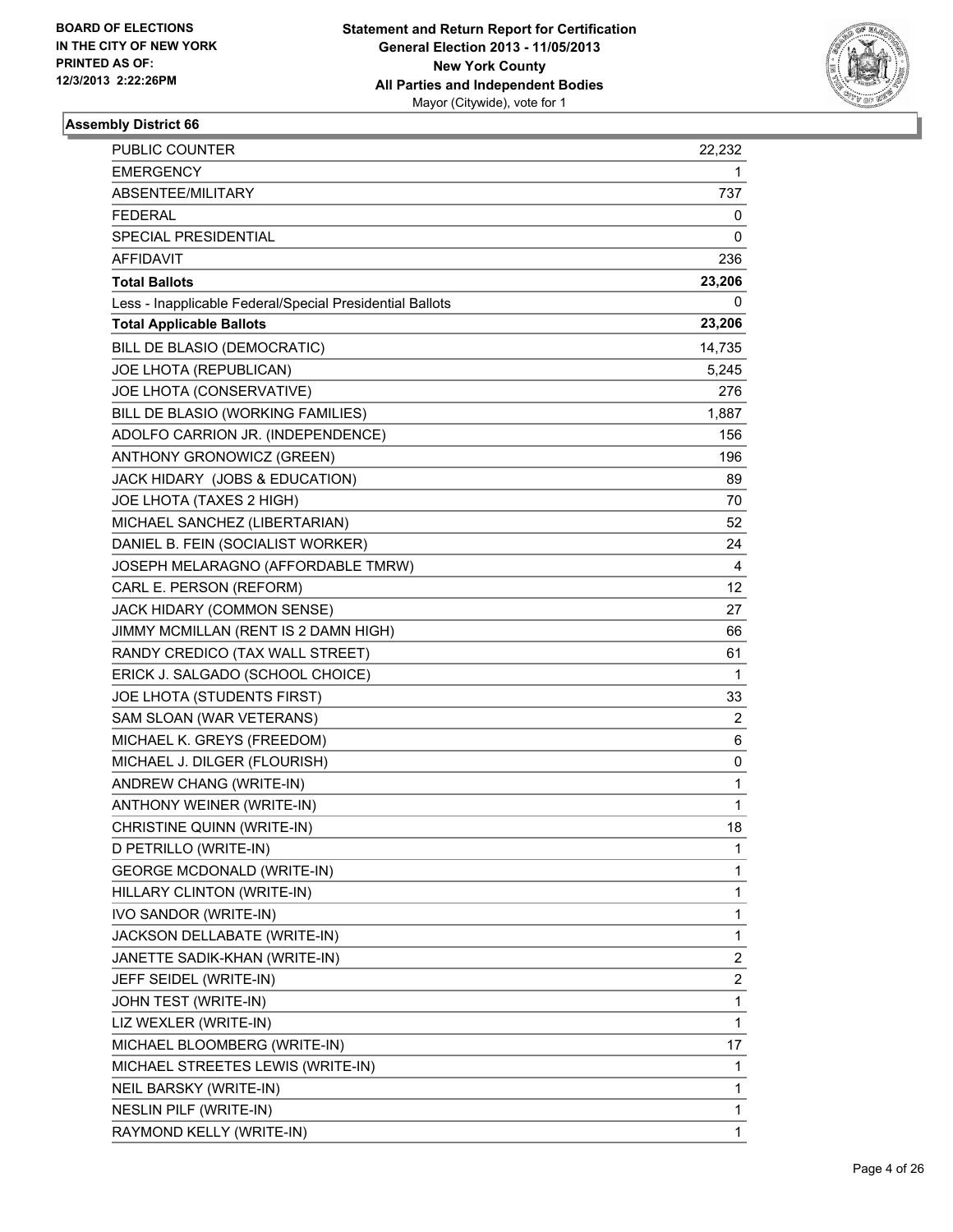

| RUDOLPH GIULIANI (WRITE-IN)        |        |
|------------------------------------|--------|
| SOPHIA VELEZ (WRITE-IN)            |        |
| UNATTRIBUTABLE WRITE-IN (WRITE-IN) | 13     |
| WILLIAM THOMPSON (WRITE-IN)        | 3      |
| <b>Total Votes</b>                 | 23.012 |
| Unrecorded                         | 194    |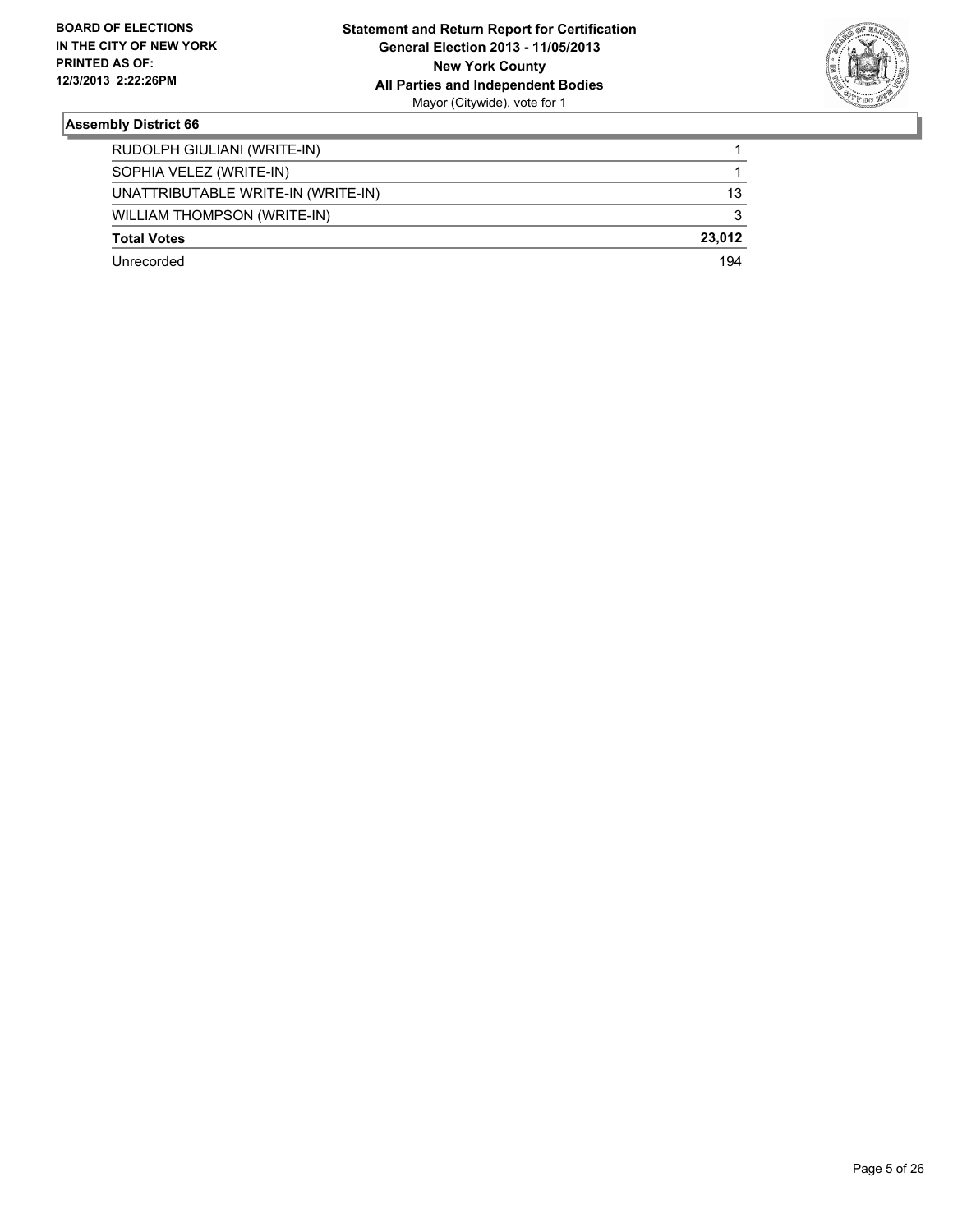

| PUBLIC COUNTER                                           | 27,496 |
|----------------------------------------------------------|--------|
| <b>EMERGENCY</b>                                         | 0      |
| ABSENTEE/MILITARY                                        | 917    |
| <b>FEDERAL</b>                                           | 0      |
| SPECIAL PRESIDENTIAL                                     | 0      |
| <b>AFFIDAVIT</b>                                         | 277    |
| <b>Total Ballots</b>                                     | 28,690 |
| Less - Inapplicable Federal/Special Presidential Ballots | 0      |
| <b>Total Applicable Ballots</b>                          | 28,690 |
| BILL DE BLASIO (DEMOCRATIC)                              | 17,247 |
| JOE LHOTA (REPUBLICAN)                                   | 8,247  |
| JOE LHOTA (CONSERVATIVE)                                 | 434    |
| BILL DE BLASIO (WORKING FAMILIES)                        | 1,315  |
| ADOLFO CARRION JR. (INDEPENDENCE)                        | 248    |
| ANTHONY GRONOWICZ (GREEN)                                | 214    |
| JACK HIDARY (JOBS & EDUCATION)                           | 157    |
| JOE LHOTA (TAXES 2 HIGH)                                 | 117    |
| MICHAEL SANCHEZ (LIBERTARIAN)                            | 47     |
| DANIEL B. FEIN (SOCIALIST WORKER)                        | 23     |
| JOSEPH MELARAGNO (AFFORDABLE TMRW)                       | 3      |
| CARL E. PERSON (REFORM)                                  | 11     |
| JACK HIDARY (COMMON SENSE)                               | 43     |
| JIMMY MCMILLAN (RENT IS 2 DAMN HIGH)                     | 68     |
| RANDY CREDICO (TAX WALL STREET)                          | 21     |
| ERICK J. SALGADO (SCHOOL CHOICE)                         | 15     |
| JOE LHOTA (STUDENTS FIRST)                               | 36     |
| SAM SLOAN (WAR VETERANS)                                 | 1      |
| MICHAEL K. GREYS (FREEDOM)                               | 3      |
| MICHAEL J. DILGER (FLOURISH)                             | 0      |
| ANN PASSER (WRITE-IN)                                    | 1      |
| ANTHONY WEINER (WRITE-IN)                                | 3      |
| BILL MURAWSKI (WRITE-IN)                                 | 1      |
| BRETT SCHWARTZ (WRITE-IN)                                | 1      |
| BURTON JOSEPHS (WRITE-IN)                                | 2      |
| CHRISTINE QUINN (WRITE-IN)                               | 29     |
| ELIOT SPITZER (WRITE-IN)                                 | 1      |
| ELLIE MERGENDERA (WRITE-IN)                              | 1      |
| FREDDIE PRINCE JR. (WRITE-IN)                            | 1      |
| <b>GEORGE MCDONALD (WRITE-IN)</b>                        | 2      |
| INVY ASHA (WRITE-IN)                                     | 1      |
| JAMES ROBERTS JR (WRITE-IN)                              | 1      |
| JANETTE SADIK-KHAN (WRITE-IN)                            | 1      |
| JOHN CATSIMATIDIS (WRITE-IN)                             | 2      |
| JOYCE SILVER (WRITE-IN)                                  | 1      |
| KATHLEEN QUINN (WRITE-IN)                                | 1      |
| LINDA BARRY (WRITE-IN)                                   | 1      |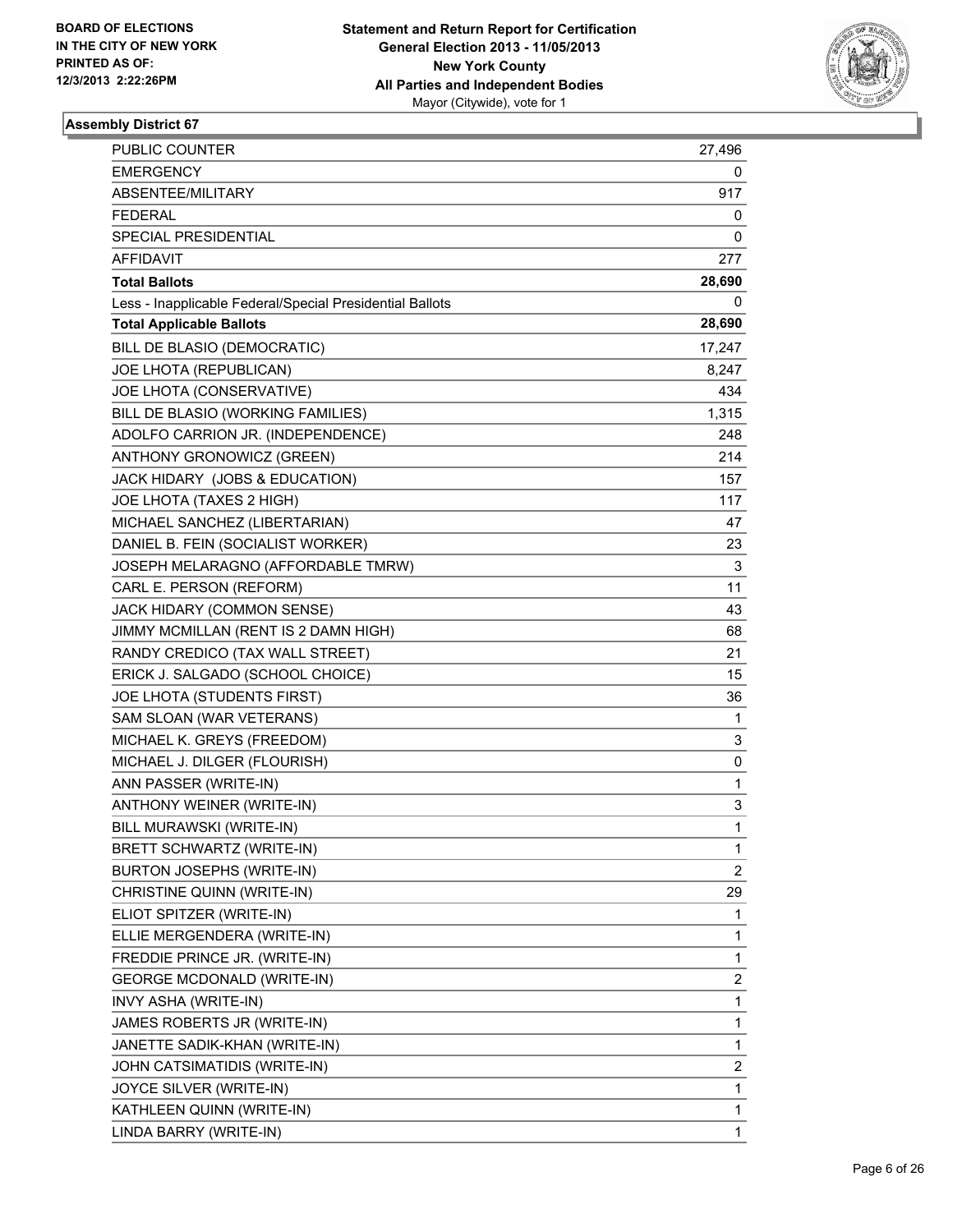

| <b>MANDA BASUN (WRITE-IN)</b>      |                |
|------------------------------------|----------------|
| MEL WYMORE (WRITE-IN)              |                |
| MICHAEL BLOOMBERG (WRITE-IN)       | 24             |
| MICHAEL CARDOZA (WRITE-IN)         |                |
| MICHAEL MCKEE (WRITE-IN)           | 1              |
| RAYMOND FRANT (WRITE-IN)           | 1              |
| RAYMOND FRANTZ (WRITE-IN)          | $\overline{2}$ |
| ROBERT CORZINE JR. (WRITE-IN)      | 1              |
| ROBERT MALDAUR (WRITE-IN)          | 1              |
| RUDOLPH GIULIANI (WRITE-IN)        | 1              |
| SAMUEL GINSBERG HUDIS (WRITE-IN)   | $\overline{2}$ |
| STEVEN ROTH (WRITE-IN)             | 1              |
| THOMAS THEEN (WRITE-IN)            |                |
| UNATTRIBUTABLE WRITE-IN (WRITE-IN) | 11             |
| <b>WILLIAM CLINTON (WRITE-IN)</b>  |                |
| WILLIAM MURAWSKI (WRITE-IN)        |                |
| WILLIAM THOMPSON (WRITE-IN)        | 5              |
| <b>Total Votes</b>                 | 28,356         |
| Unrecorded                         | 334            |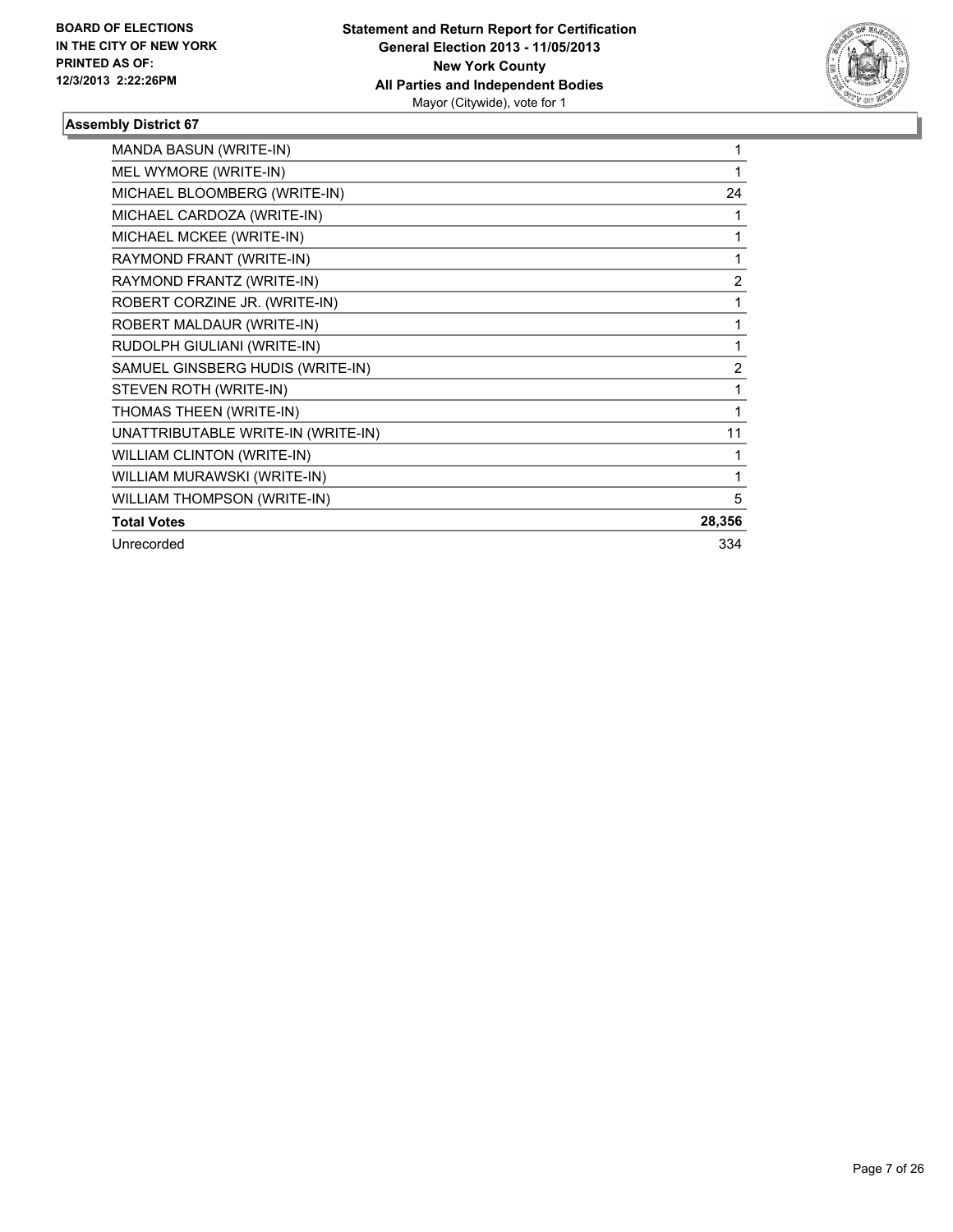

| <b>PUBLIC COUNTER</b>                                    | 17,450         |
|----------------------------------------------------------|----------------|
| <b>EMERGENCY</b>                                         | 0              |
| ABSENTEE/MILITARY                                        | 400            |
| <b>FEDERAL</b>                                           | 0              |
| SPECIAL PRESIDENTIAL                                     | 0              |
| <b>AFFIDAVIT</b>                                         | 268            |
| <b>Total Ballots</b>                                     | 18,118         |
| Less - Inapplicable Federal/Special Presidential Ballots | 0              |
| <b>Total Applicable Ballots</b>                          | 18,118         |
| BILL DE BLASIO (DEMOCRATIC)                              | 14,890         |
| JOE LHOTA (REPUBLICAN)                                   | 2,019          |
| JOE LHOTA (CONSERVATIVE)                                 | 107            |
| BILL DE BLASIO (WORKING FAMILIES)                        | 495            |
| ADOLFO CARRION JR. (INDEPENDENCE)                        | 146            |
| ANTHONY GRONOWICZ (GREEN)                                | 47             |
| JACK HIDARY (JOBS & EDUCATION)                           | 17             |
| JOE LHOTA (TAXES 2 HIGH)                                 | 23             |
| MICHAEL SANCHEZ (LIBERTARIAN)                            | 18             |
| DANIEL B. FEIN (SOCIALIST WORKER)                        | 14             |
| JOSEPH MELARAGNO (AFFORDABLE TMRW)                       | 5              |
| CARL E. PERSON (REFORM)                                  | 6              |
| JACK HIDARY (COMMON SENSE)                               | 5              |
| JIMMY MCMILLAN (RENT IS 2 DAMN HIGH)                     | 24             |
| RANDY CREDICO (TAX WALL STREET)                          | 18             |
| ERICK J. SALGADO (SCHOOL CHOICE)                         | 60             |
| JOE LHOTA (STUDENTS FIRST)                               | 11             |
| SAM SLOAN (WAR VETERANS)                                 | 0              |
| MICHAEL K. GREYS (FREEDOM)                               | 28             |
| MICHAEL J. DILGER (FLOURISH)                             | 0              |
| <b>ASSATA SHAKUR (WRITE-IN)</b>                          | $\mathbf{1}$   |
| CHRISTINE QUINN (WRITE-IN)                               | 1              |
| <b>GEORGE MCDONALD (WRITE-IN)</b>                        | $\overline{2}$ |
| JOHN CATSIMATIDIS (WRITE-IN)                             | 1              |
| JOHN LIU (WRITE-IN)                                      | 1              |
| JOHN TEST (WRITE-IN)                                     | $\mathbf{1}$   |
| KIRSTEN N. EILER (WRITE-IN)                              | $\mathbf{1}$   |
| MATT MORAN (WRITE-IN)                                    | 1              |
| MICHAEL BLOOMBERG (WRITE-IN)                             | 2              |
| MICHAEL GRAS (WRITE-IN)                                  | 1              |
| UNATTRIBUTABLE WRITE-IN (WRITE-IN)                       | 5              |
| WILLIAM CLINTON (WRITE-IN)                               | 1              |
| WILLIAM THOMPSON (WRITE-IN)                              | 3              |
| <b>Total Votes</b>                                       | 17,954         |
| Unrecorded                                               | 164            |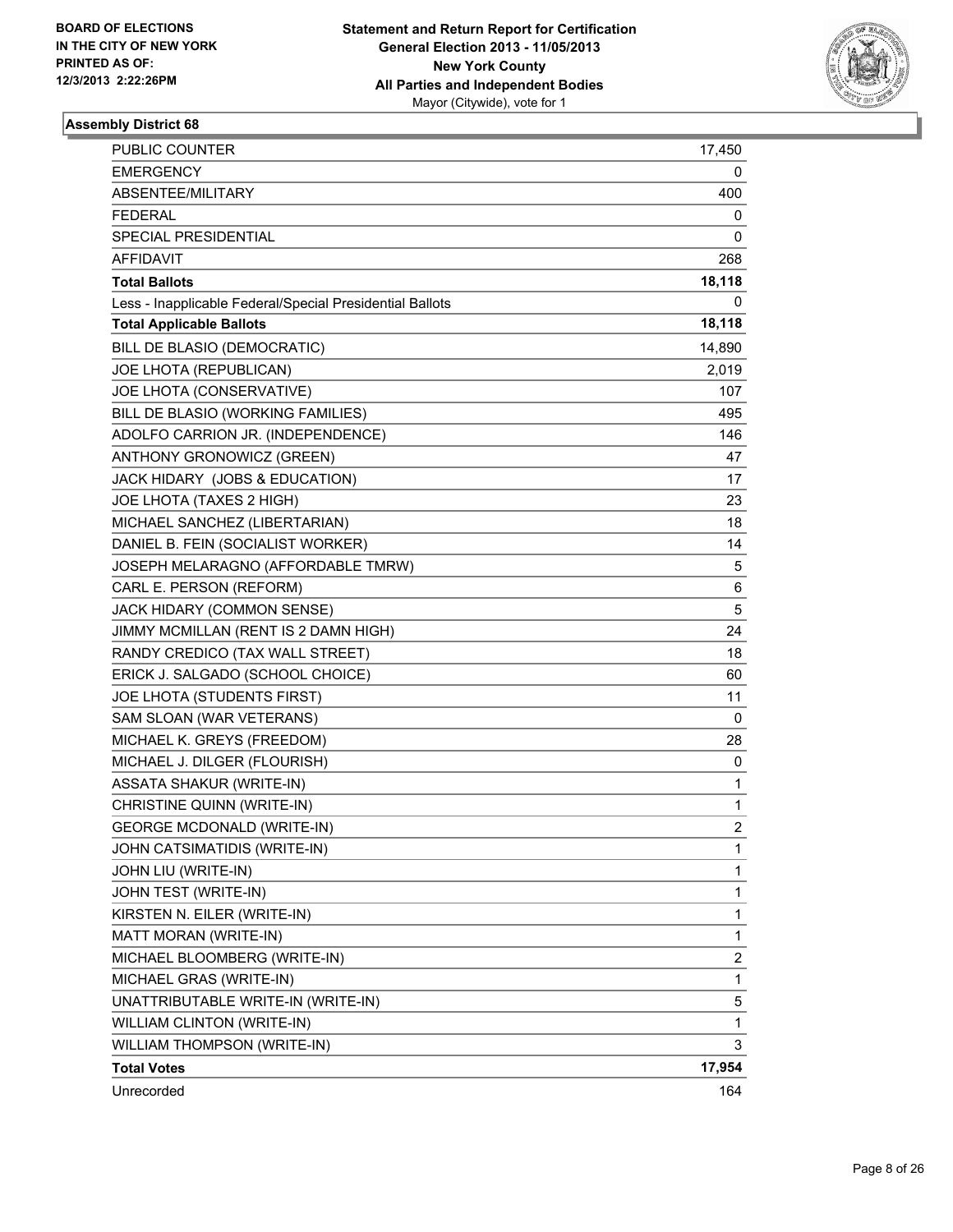

| <b>PUBLIC COUNTER</b>                                    | 28,005 |
|----------------------------------------------------------|--------|
| <b>EMERGENCY</b>                                         | 58     |
| ABSENTEE/MILITARY                                        | 910    |
| FEDERAL                                                  | 0      |
| SPECIAL PRESIDENTIAL                                     | 0      |
| AFFIDAVIT                                                | 323    |
| <b>Total Ballots</b>                                     | 29,296 |
| Less - Inapplicable Federal/Special Presidential Ballots | 0      |
| <b>Total Applicable Ballots</b>                          | 29,296 |
| BILL DE BLASIO (DEMOCRATIC)                              | 20,719 |
| JOE LHOTA (REPUBLICAN)                                   | 4,726  |
| JOE LHOTA (CONSERVATIVE)                                 | 280    |
| BILL DE BLASIO (WORKING FAMILIES)                        | 2,258  |
| ADOLFO CARRION JR. (INDEPENDENCE)                        | 274    |
| ANTHONY GRONOWICZ (GREEN)                                | 205    |
| JACK HIDARY (JOBS & EDUCATION)                           | 96     |
| JOE LHOTA (TAXES 2 HIGH)                                 | 66     |
| MICHAEL SANCHEZ (LIBERTARIAN)                            | 49     |
| DANIEL B. FEIN (SOCIALIST WORKER)                        | 30     |
| JOSEPH MELARAGNO (AFFORDABLE TMRW)                       | 9      |
| CARL E. PERSON (REFORM)                                  | 16     |
| JACK HIDARY (COMMON SENSE)                               | 23     |
| JIMMY MCMILLAN (RENT IS 2 DAMN HIGH)                     | 52     |
| RANDY CREDICO (TAX WALL STREET)                          | 34     |
| ERICK J. SALGADO (SCHOOL CHOICE)                         | 14     |
| JOE LHOTA (STUDENTS FIRST)                               | 33     |
| SAM SLOAN (WAR VETERANS)                                 | 3      |
| MICHAEL K. GREYS (FREEDOM)                               | 16     |
| MICHAEL J. DILGER (FLOURISH)                             | 3      |
| ALAN KEYES (WRITE-IN)                                    | 1      |
| ALYSSA RENTAS (WRITE-IN)                                 | 1      |
| ANGELA MONTE (WRITE-IN)                                  | 1      |
| ANTHONY WEINER (WRITE-IN)                                | 1      |
| BEN JESUS (WRITE-IN)                                     | 1      |
| CHRISTBALL SILVA (WRITE-IN)                              | 1      |
| CHRISTINE QUINN (WRITE-IN)                               | 12     |
| DANIEL SQUADRON (WRITE-IN)                               | 1      |
| DAVID YASSKY (WRITE-IN)                                  | 1      |
| FIORELLO LAGUARDIA (WRITE-IN)                            | 1      |
| FRANCISCO SPIES (WRITE-IN)                               | 3      |
| <b>GEORGE MCDONALD (WRITE-IN)</b>                        | 1      |
| HILLARY CLINTON (WRITE-IN)                               | 1      |
| JAMES SEAMUS BRENNAN (WRITE-IN)                          | 1      |
| JOHN A RAMELLI III (WRITE-IN)                            | 1      |
| JOHN LIU (WRITE-IN)                                      | 1      |
| JOHN TEST (WRITE-IN)                                     | 1      |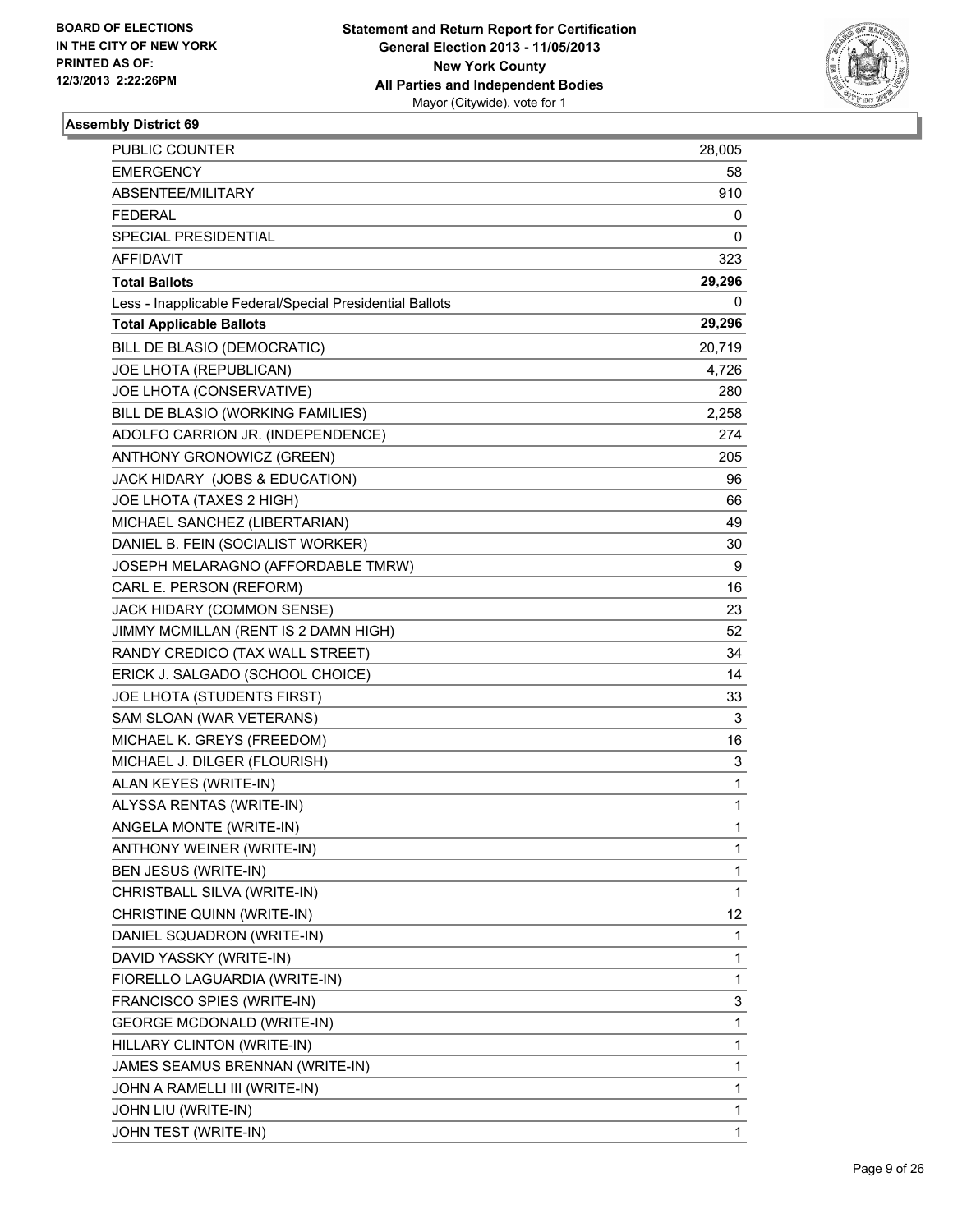

| <b>JONNY PORKPIE (WRITE-IN)</b>    |        |
|------------------------------------|--------|
| MAYER VISHNER (WRITE-IN)           |        |
| MICHAEL BLOOMBERG (WRITE-IN)       | 11     |
| NORMAN SIEGEL (WRITE-IN)           |        |
| OTIS WETHERBEE (WRITE-IN)          |        |
| RICARDO D VIERA (WRITE-IN)         |        |
| SHELEY FISSE (WRITE-IN)            |        |
| SUSIE MCMILLAN (WRITE-IN)          |        |
| UNATTRIBUTABLE WRITE-IN (WRITE-IN) | 11     |
| <b>WILLIAM THOMPSON (WRITE-IN)</b> | 3      |
| ZOFIA SAPINSKI (WRITE-IN)          |        |
| <b>Total Votes</b>                 | 28,969 |
| Unrecorded                         | 327    |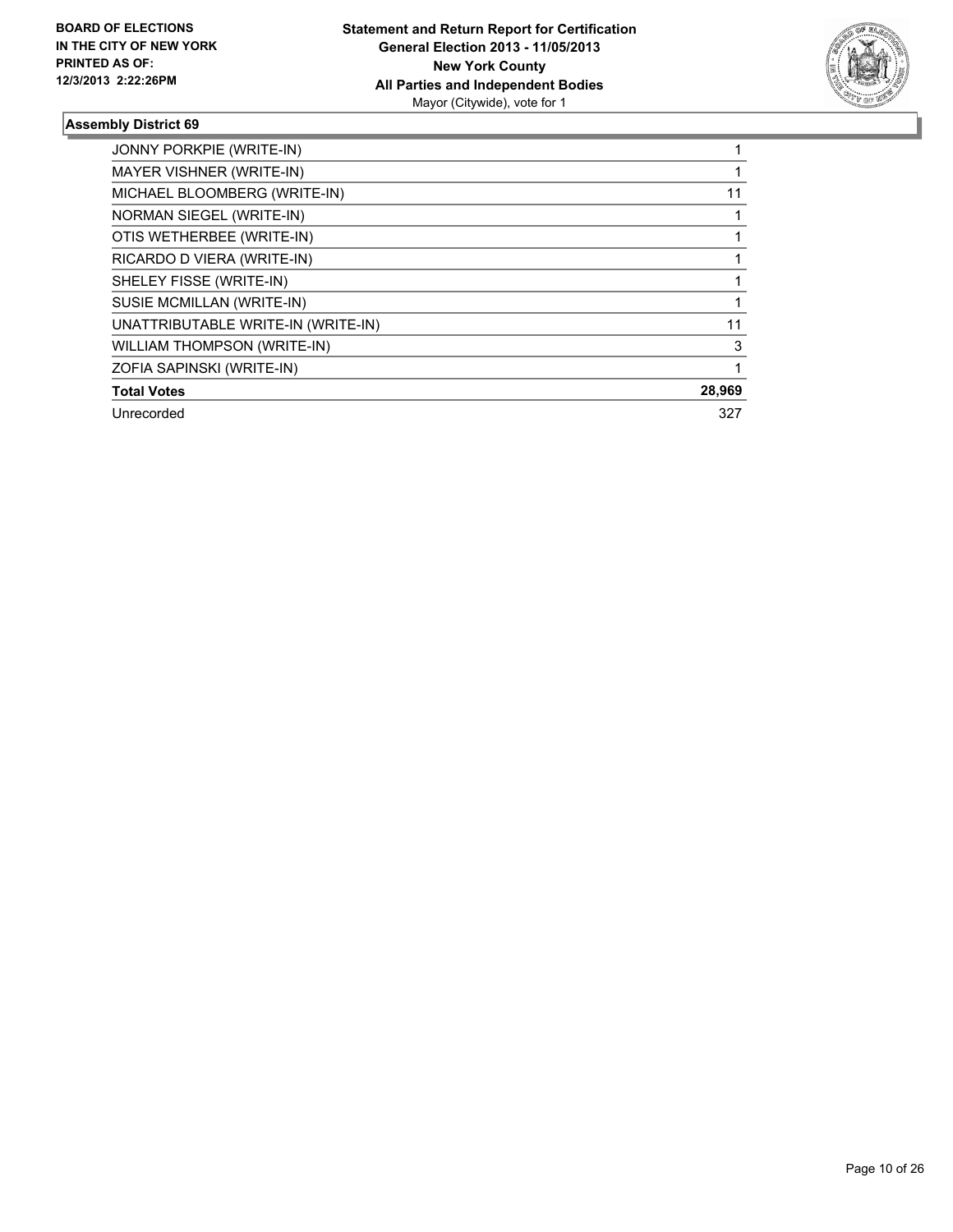

| PUBLIC COUNTER                                           | 21,374         |
|----------------------------------------------------------|----------------|
| <b>EMERGENCY</b>                                         | 6              |
| ABSENTEE/MILITARY                                        | 621            |
| <b>FEDERAL</b>                                           | 0              |
| SPECIAL PRESIDENTIAL                                     | 0              |
| <b>AFFIDAVIT</b>                                         | 329            |
| <b>Total Ballots</b>                                     | 22,330         |
| Less - Inapplicable Federal/Special Presidential Ballots | 0              |
| <b>Total Applicable Ballots</b>                          | 22,330         |
| BILL DE BLASIO (DEMOCRATIC)                              | 19,971         |
| JOE LHOTA (REPUBLICAN)                                   | 792            |
| JOE LHOTA (CONSERVATIVE)                                 | 50             |
| BILL DE BLASIO (WORKING FAMILIES)                        | 852            |
| ADOLFO CARRION JR. (INDEPENDENCE)                        | 156            |
| ANTHONY GRONOWICZ (GREEN)                                | 79             |
| JACK HIDARY (JOBS & EDUCATION)                           | 27             |
| JOE LHOTA (TAXES 2 HIGH)                                 | 18             |
| MICHAEL SANCHEZ (LIBERTARIAN)                            | 15             |
| DANIEL B. FEIN (SOCIALIST WORKER)                        | 10             |
| JOSEPH MELARAGNO (AFFORDABLE TMRW)                       | $\overline{2}$ |
| CARL E. PERSON (REFORM)                                  | 4              |
| JACK HIDARY (COMMON SENSE)                               | 11             |
| JIMMY MCMILLAN (RENT IS 2 DAMN HIGH)                     | 37             |
| RANDY CREDICO (TAX WALL STREET)                          | 13             |
| ERICK J. SALGADO (SCHOOL CHOICE)                         | 19             |
| JOE LHOTA (STUDENTS FIRST)                               | 13             |
| SAM SLOAN (WAR VETERANS)                                 | 1              |
| MICHAEL K. GREYS (FREEDOM)                               | 41             |
| MICHAEL J. DILGER (FLOURISH)                             | $\overline{2}$ |
| ASSODA SHAYAN (WRITE-IN)                                 | 1              |
| <b>ASSOTA SHAKUR (WRITE-IN)</b>                          | 1              |
| CHRISTINE QUINN (WRITE-IN)                               | $\overline{2}$ |
| CLAUDIA AQUIRRE (WRITE-IN)                               | 1              |
| DANIEL CHU (WRITE-IN)                                    | 1              |
| ERIN GISENBERG (WRITE-IN)                                | 1              |
| JOHN C LIU (WRITE-IN)                                    | 1              |
| JOHN CATSIMATIDIS (WRITE-IN)                             | 1              |
| JOHN LIU (WRITE-IN)                                      | 3              |
| KEITH VESSELL (WRITE-IN)                                 | 1              |
| LUIS TEJADA (WRITE-IN)                                   | $\overline{2}$ |
| MICHAEL BLOOMBERG (WRITE-IN)                             | 4              |
| MIKE REILLY (WRITE-IN)                                   | 1              |
| ROSE ANNE BARR (WRITE-IN)                                | 1              |
| UNATTRIBUTABLE WRITE-IN (WRITE-IN)                       | 7              |
| WILLAM THOMPSON (WRITE-IN)                               | 1              |
| WILLIAM THOMPSON (WRITE-IN)                              | 3              |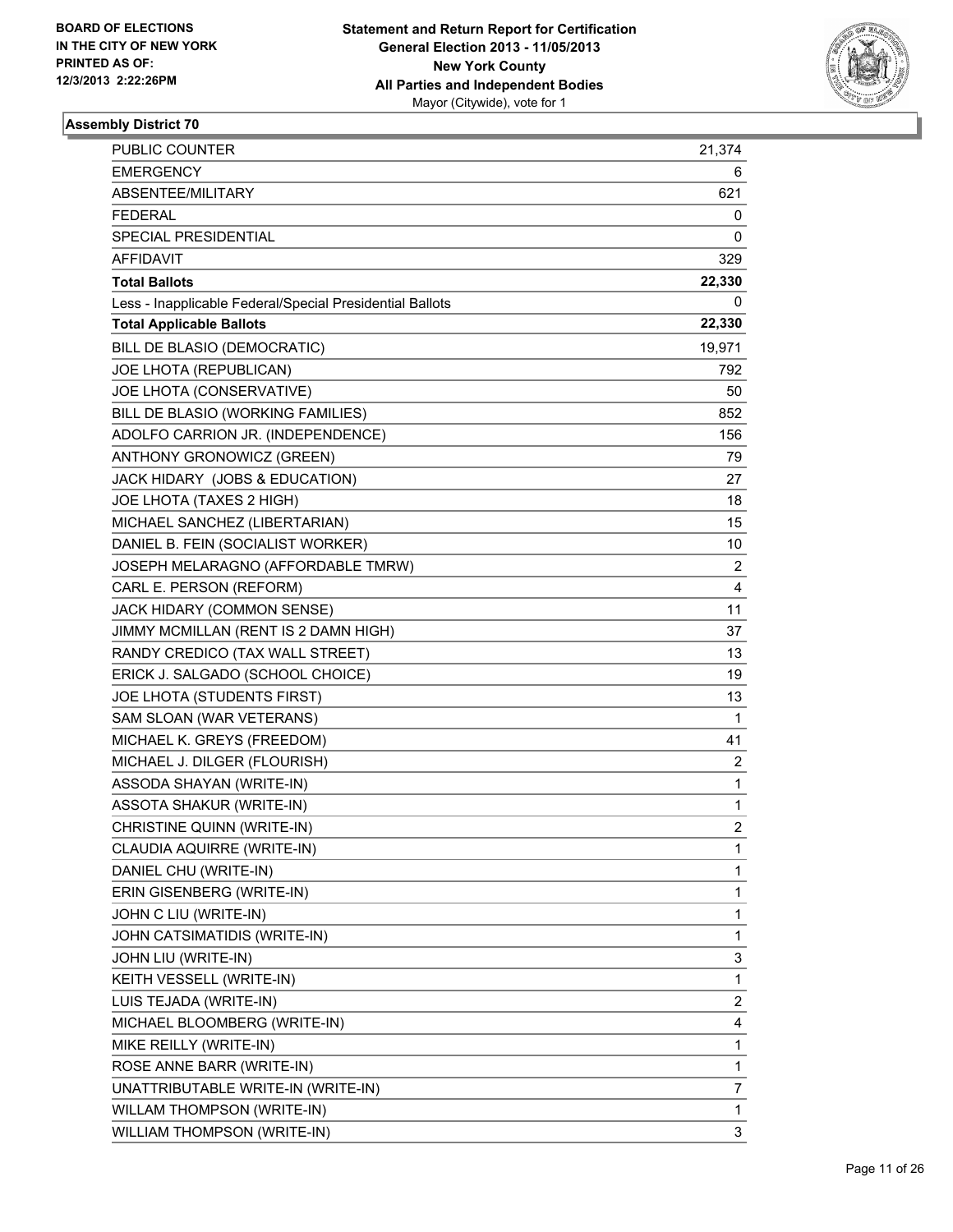

**Total Votes 22,145** 

Unrecorded 185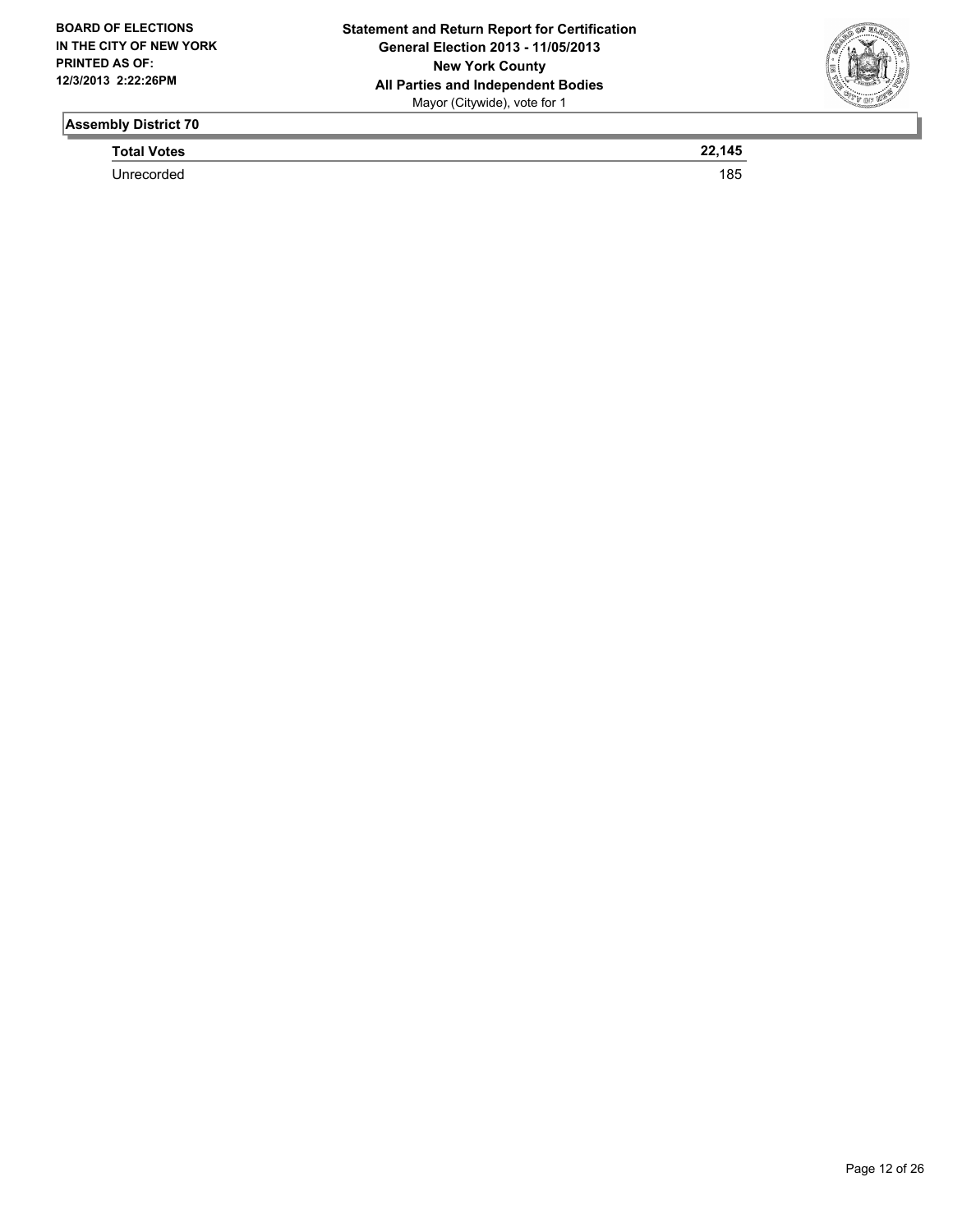

| PUBLIC COUNTER                                           | 20,420         |
|----------------------------------------------------------|----------------|
| <b>EMERGENCY</b>                                         | 0              |
| ABSENTEE/MILITARY                                        | 494            |
| <b>FEDERAL</b>                                           | 0              |
| <b>SPECIAL PRESIDENTIAL</b>                              | 0              |
| AFFIDAVIT                                                | 275            |
| <b>Total Ballots</b>                                     | 21,189         |
| Less - Inapplicable Federal/Special Presidential Ballots | 0              |
| <b>Total Applicable Ballots</b>                          | 21,189         |
| BILL DE BLASIO (DEMOCRATIC)                              | 17,971         |
| JOE LHOTA (REPUBLICAN)                                   | 1,340          |
| JOE LHOTA (CONSERVATIVE)                                 | 110            |
| BILL DE BLASIO (WORKING FAMILIES)                        | 1,008          |
| ADOLFO CARRION JR. (INDEPENDENCE)                        | 180            |
| ANTHONY GRONOWICZ (GREEN)                                | 121            |
| JACK HIDARY (JOBS & EDUCATION)                           | 29             |
| JOE LHOTA (TAXES 2 HIGH)                                 | 22.            |
| MICHAEL SANCHEZ (LIBERTARIAN)                            | 22             |
| DANIEL B. FEIN (SOCIALIST WORKER)                        | 22             |
| JOSEPH MELARAGNO (AFFORDABLE TMRW)                       | 2              |
| CARL E. PERSON (REFORM)                                  | 3              |
| JACK HIDARY (COMMON SENSE)                               | 6              |
| JIMMY MCMILLAN (RENT IS 2 DAMN HIGH)                     | 44             |
| RANDY CREDICO (TAX WALL STREET)                          | 14             |
| ERICK J. SALGADO (SCHOOL CHOICE)                         | 31             |
| JOE LHOTA (STUDENTS FIRST)                               | 11             |
| SAM SLOAN (WAR VETERANS)                                 | 0              |
| MICHAEL K. GREYS (FREEDOM)                               | 32             |
| MICHAEL J. DILGER (FLOURISH)                             | 1              |
| ASHA DIXON (WRITE-IN)                                    | 1              |
| ASSATA SHAKUA (WRITE-IN)                                 | 1              |
| <b>ASSATA SHAKUR (WRITE-IN)</b>                          | $\overline{2}$ |
| CAROL BELLOMY (WRITE-IN)                                 | 1              |
| CHRISTINE QUINN (WRITE-IN)                               | 1              |
| FELIX ROBLYN (WRITE-IN)                                  | 1              |
| JOHN TEST (WRITE-IN)                                     | 1              |
| LUIS TEJADA (WRITE-IN)                                   | 4              |
| MARIS BLASINO (WRITE-IN)                                 | 1              |
| MICHAEL BLOOMBERG (WRITE-IN)                             | 1              |
| NEER ASHERIE (WRITE-IN)                                  | 1              |
| RENALDO CHAPARRO (WRITE-IN)                              | 2              |
| SABATO JASPER FOX (WRITE-IN)                             | 1              |
| SAM HOLMSTEIN (WRITE-IN)                                 | 1              |
| UNATTRIBUTABLE WRITE-IN (WRITE-IN)                       | 11             |
| WILLIAM CLINTON (WRITE-IN)                               | 1              |
| WILLIAM THOMPSON (WRITE-IN)                              | 1              |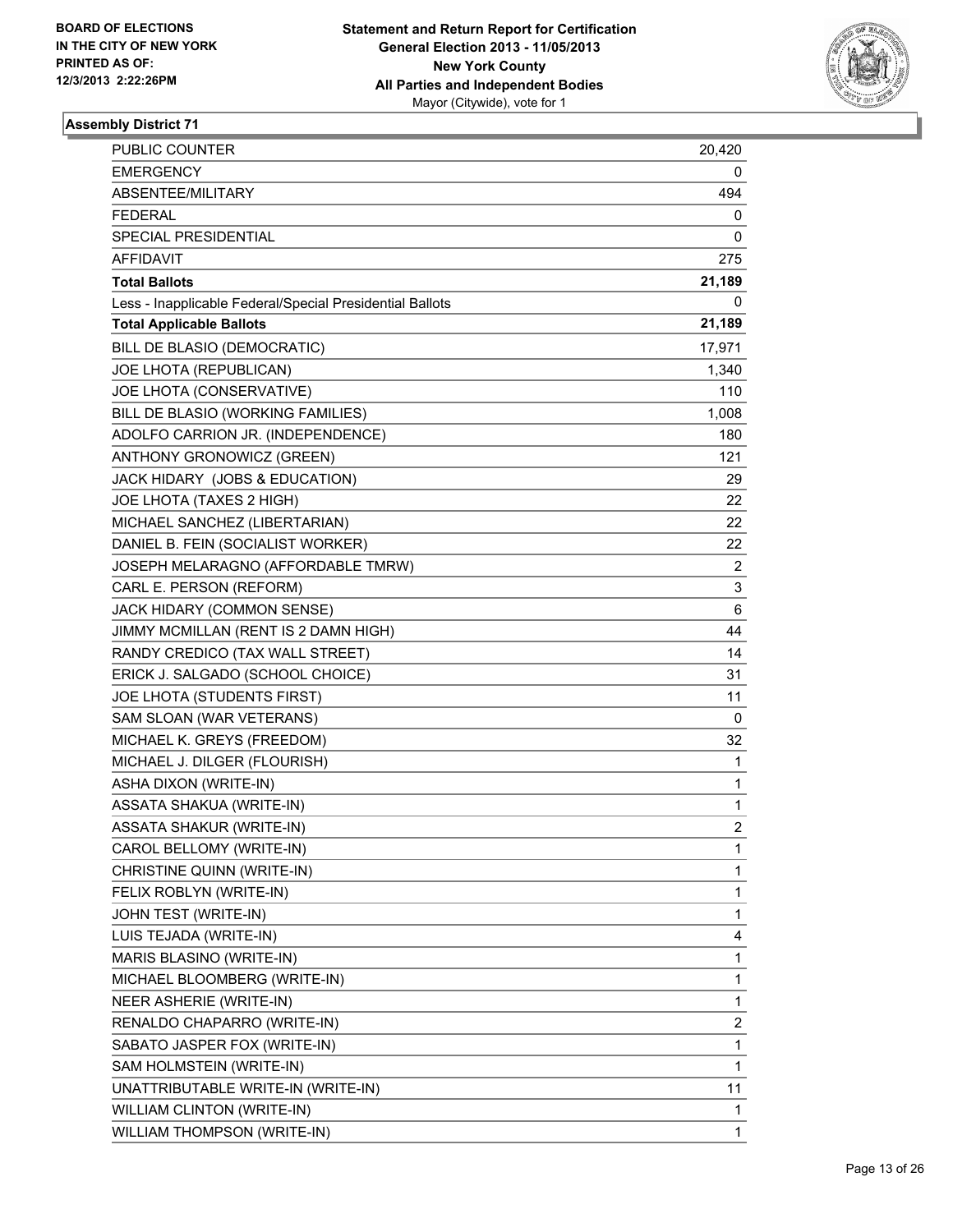

| <b>Total Votes</b> |    |
|--------------------|----|
| Jnrecc             | oo |
|                    |    |

| <b>Assembly District 72</b>                              |                |
|----------------------------------------------------------|----------------|
| PUBLIC COUNTER                                           | 16,145         |
| EMERGENCY                                                | 0              |
| ABSENTEE/MILITARY                                        | 228            |
| <b>FEDERAL</b>                                           | 0              |
| SPECIAL PRESIDENTIAL                                     | 0              |
| AFFIDAVIT                                                | 251            |
| <b>Total Ballots</b>                                     | 16,624         |
| Less - Inapplicable Federal/Special Presidential Ballots | 0              |
| <b>Total Applicable Ballots</b>                          | 16,624         |
| BILL DE BLASIO (DEMOCRATIC)                              | 14,000         |
| JOE LHOTA (REPUBLICAN)                                   | 1,235          |
| JOE LHOTA (CONSERVATIVE)                                 | 99             |
| BILL DE BLASIO (WORKING FAMILIES)                        | 709            |
| ADOLFO CARRION JR. (INDEPENDENCE)                        | 141            |
| ANTHONY GRONOWICZ (GREEN)                                | 80             |
| JACK HIDARY (JOBS & EDUCATION)                           | 10             |
| JOE LHOTA (TAXES 2 HIGH)                                 | 22             |
| MICHAEL SANCHEZ (LIBERTARIAN)                            | 21             |
| DANIEL B. FEIN (SOCIALIST WORKER)                        | 20             |
| JOSEPH MELARAGNO (AFFORDABLE TMRW)                       | 4              |
| CARL E. PERSON (REFORM)                                  | 3              |
| JACK HIDARY (COMMON SENSE)                               | 5              |
| JIMMY MCMILLAN (RENT IS 2 DAMN HIGH)                     | 32             |
| RANDY CREDICO (TAX WALL STREET)                          | 21             |
| ERICK J. SALGADO (SCHOOL CHOICE)                         | 51             |
| JOE LHOTA (STUDENTS FIRST)                               | 11             |
| SAM SLOAN (WAR VETERANS)                                 | $\overline{2}$ |
| MICHAEL K. GREYS (FREEDOM)                               | 4              |
| MICHAEL J. DILGER (FLOURISH)                             | 0              |
| AUBRE GRAMN (WRITE-IN)                                   | 1              |
| CHRISTINE QUINN (WRITE-IN)                               | $\overline{2}$ |
| DANIEL LIPSUARD (WRITE-IN)                               | 1              |
| JANETTE SADIK-KHAN (WRITE-IN)                            | 1              |
| JOHN FINEN (WRITE-IN)                                    | 1              |
| JOSHUA P HOUSTON (WRITE-IN)                              | 1              |
| LENIN R PENA (WRITE-IN)                                  | 1              |
| MARK MAHONEY (WRITE-IN)                                  | 1              |
| PILAR WITHMAN (WRITE-IN)                                 | 1              |
| UNATTRIBUTABLE WRITE-IN (WRITE-IN)                       | 6              |
| <b>Total Votes</b>                                       | 16,486         |
| Unrecorded                                               | 138            |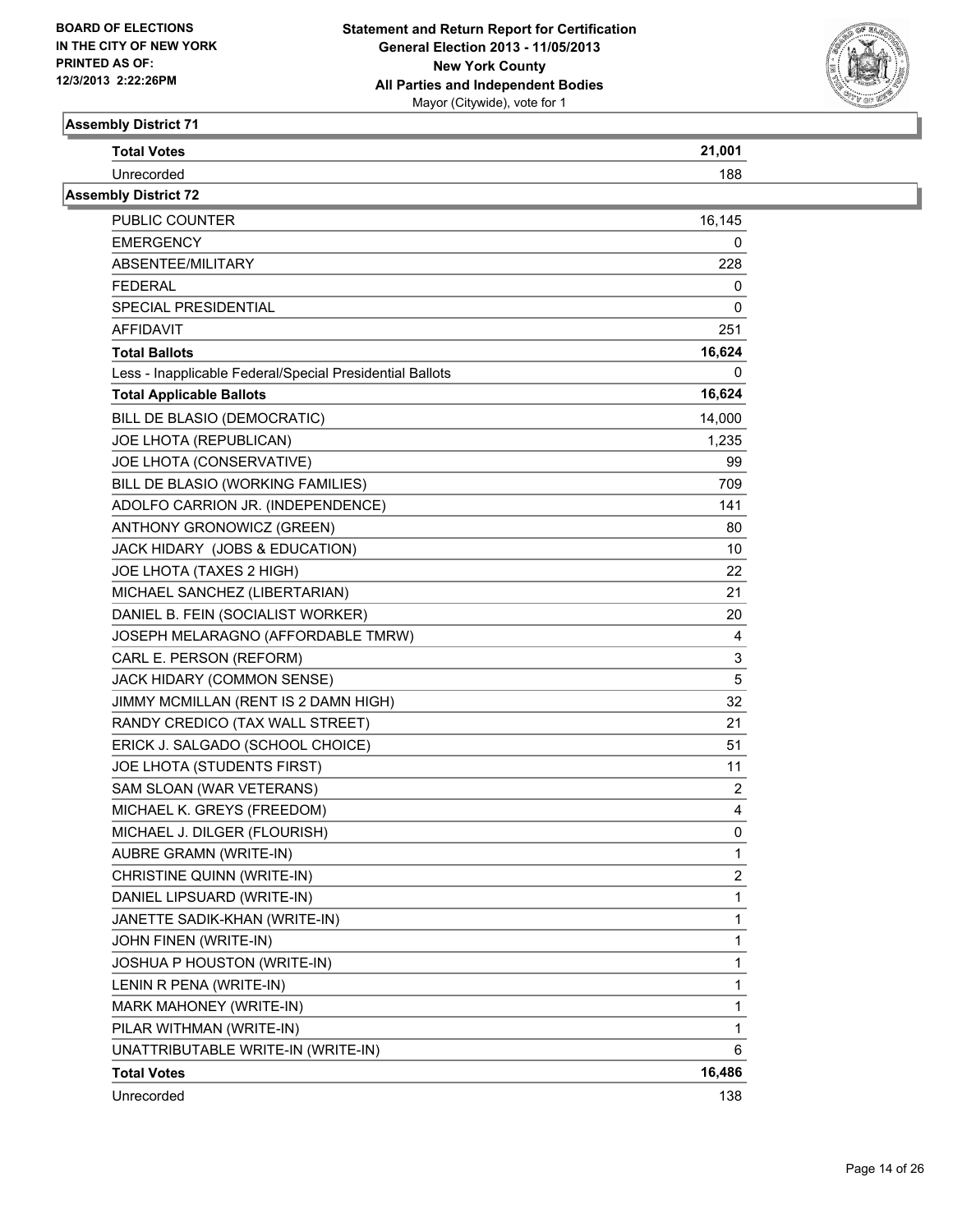

| PUBLIC COUNTER                                           | 26,162         |
|----------------------------------------------------------|----------------|
| <b>EMERGENCY</b>                                         | 0              |
| ABSENTEE/MILITARY                                        | 1,188          |
| FEDERAL                                                  | 0              |
| <b>SPECIAL PRESIDENTIAL</b>                              | 0              |
| AFFIDAVIT                                                | 284            |
| <b>Total Ballots</b>                                     | 27,634         |
| Less - Inapplicable Federal/Special Presidential Ballots | 0              |
| <b>Total Applicable Ballots</b>                          | 27,634         |
| BILL DE BLASIO (DEMOCRATIC)                              | 10,889         |
| JOE LHOTA (REPUBLICAN)                                   | 14,301         |
| JOE LHOTA (CONSERVATIVE)                                 | 643            |
| BILL DE BLASIO (WORKING FAMILIES)                        | 553            |
| ADOLFO CARRION JR. (INDEPENDENCE)                        | 190            |
| ANTHONY GRONOWICZ (GREEN)                                | 144            |
| JACK HIDARY (JOBS & EDUCATION)                           | 118            |
| JOE LHOTA (TAXES 2 HIGH)                                 | 138            |
| MICHAEL SANCHEZ (LIBERTARIAN)                            | 35             |
| DANIEL B. FEIN (SOCIALIST WORKER)                        | 15             |
| JOSEPH MELARAGNO (AFFORDABLE TMRW)                       | 3              |
| CARL E. PERSON (REFORM)                                  | 6              |
| JACK HIDARY (COMMON SENSE)                               | 29             |
| JIMMY MCMILLAN (RENT IS 2 DAMN HIGH)                     | 39             |
| RANDY CREDICO (TAX WALL STREET)                          | 12             |
| ERICK J. SALGADO (SCHOOL CHOICE)                         | 5              |
| JOE LHOTA (STUDENTS FIRST)                               | 37             |
| SAM SLOAN (WAR VETERANS)                                 | 0              |
| MICHAEL K. GREYS (FREEDOM)                               | 2              |
| MICHAEL J. DILGER (FLOURISH)                             | 3              |
| ANDREW BAXTER (WRITE-IN)                                 | 1              |
| ANTHONY WEINER (WRITE-IN)                                | 1              |
| CHRISTINE QUINN (WRITE-IN)                               | 5              |
| DANIEL SQUADRON (WRITE-IN)                               | 1              |
| DAVID WARRICK (WRITE-IN)                                 | 1              |
| ERIK Y. TARADO (WRITE-IN)                                | 1              |
| <b>GEORGE MCDONALD (WRITE-IN)</b>                        | 2              |
| HENRY HEWES (WRITE-IN)                                   | 1              |
| JOHN CATSIMATIDIS (WRITE-IN)                             | 1              |
| JOHN FINAN (WRITE-IN)                                    | 1              |
| JOHN JOSEPH KELLER (WRITE-IN)                            | 1              |
| JOHN LIU (WRITE-IN)                                      | 1              |
| KEVIN COHEN (WRITE-IN)                                   | 1              |
| LAUNA S. CARVER (WRITE-IN)                               | 1              |
| MICHAEL BLOOMBERG (WRITE-IN)                             | 21             |
| MICHAEL REILLY (WRITE-IN)                                | 1              |
| MICHAEL SHERROW (WRITE-IN)                               | $\overline{2}$ |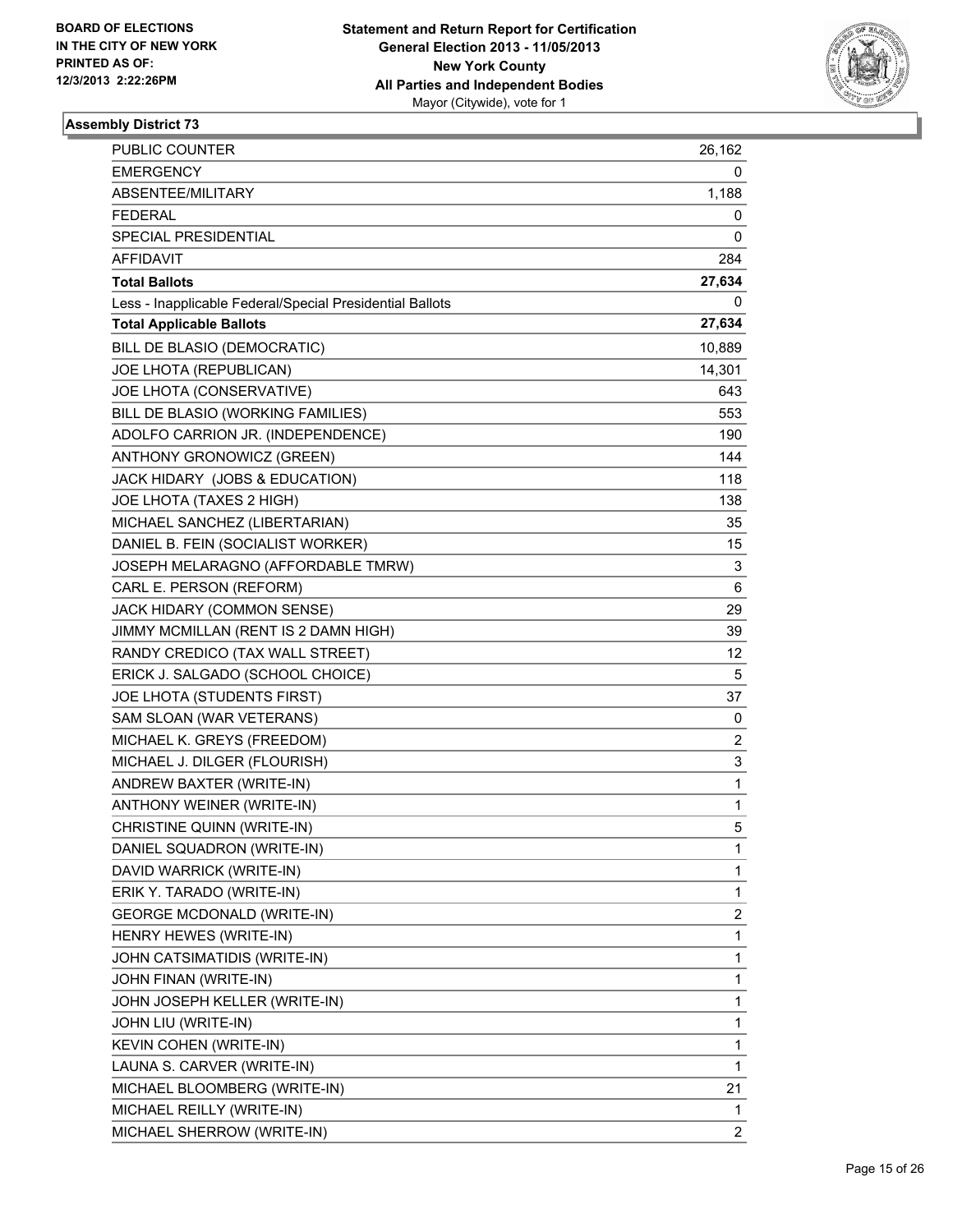

| MITCHEL A LEVERTHAL (WRITE-IN)     |                |
|------------------------------------|----------------|
| RAYMOND KELLY (WRITE-IN)           | 5              |
| RONALD REAGAN (WRITE-IN)           |                |
| RUDOLPH GIULIANI (WRITE-IN)        |                |
| SAMUEL G. HUDIS (WRITE-IN)         | 2              |
| SUSAN SEIDEL (WRITE-IN)            |                |
| <b>TYRONE LAMONT (WRITE-IN)</b>    |                |
| UNATTRIBUTABLE WRITE-IN (WRITE-IN) | 9              |
| WILIAM CLINTON (WRITE-IN)          | $\overline{2}$ |
| WILLIAM THOMPSON (WRITE-IN)        | 5              |
| <b>Total Votes</b>                 | 27,233         |
| Unrecorded                         | 401            |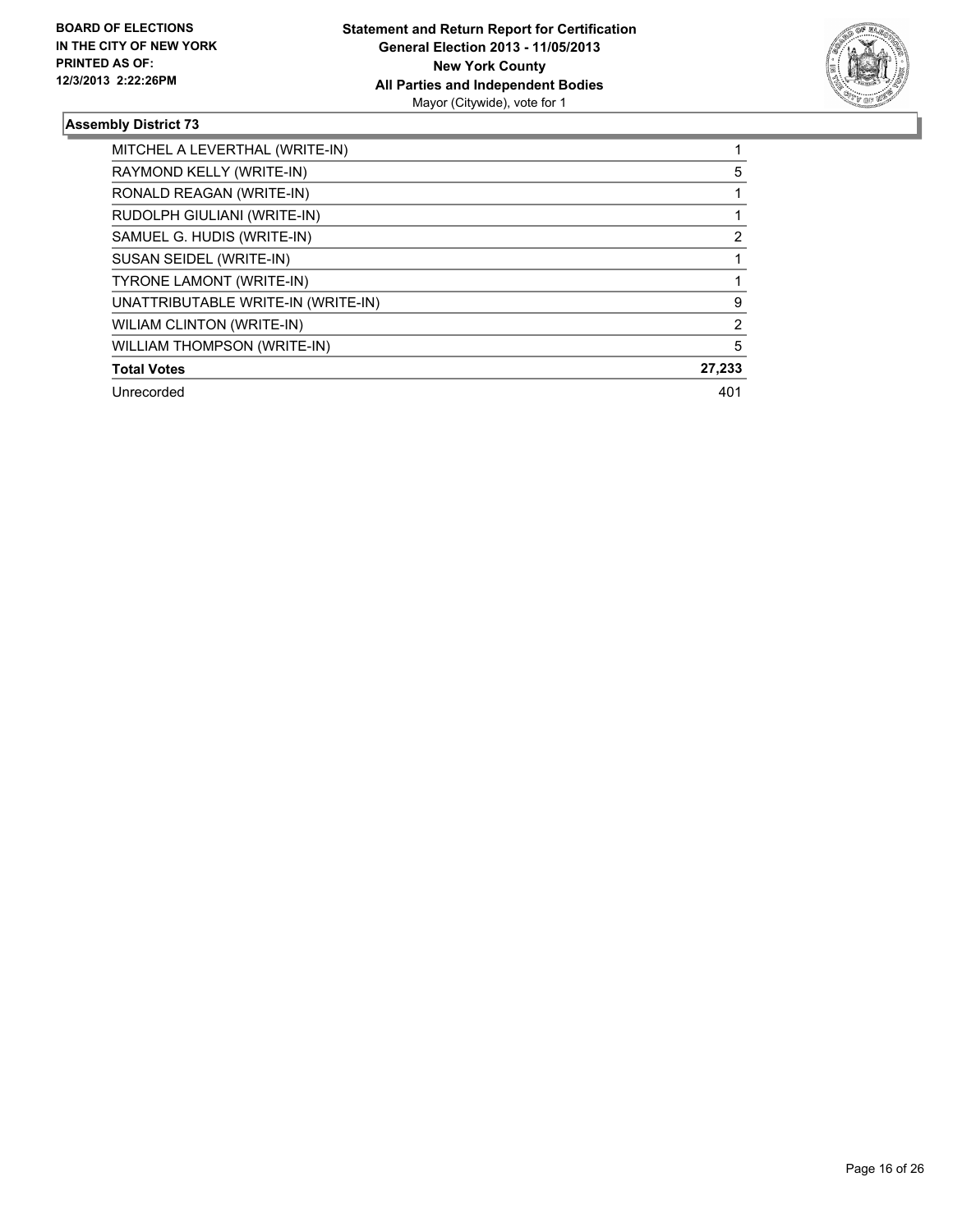

| <b>PUBLIC COUNTER</b>                                    | 21,291         |
|----------------------------------------------------------|----------------|
| <b>EMERGENCY</b>                                         | 429            |
| ABSENTEE/MILITARY                                        | 614            |
| <b>FEDERAL</b>                                           | 0              |
| SPECIAL PRESIDENTIAL                                     | 0              |
| <b>AFFIDAVIT</b>                                         | 190            |
| <b>Total Ballots</b>                                     | 22,524         |
| Less - Inapplicable Federal/Special Presidential Ballots | 0              |
| <b>Total Applicable Ballots</b>                          | 22,524         |
| BILL DE BLASIO (DEMOCRATIC)                              | 14,731         |
| JOE LHOTA (REPUBLICAN)                                   | 5,122          |
| JOE LHOTA (CONSERVATIVE)                                 | 349            |
| BILL DE BLASIO (WORKING FAMILIES)                        | 1,288          |
| ADOLFO CARRION JR. (INDEPENDENCE)                        | 214            |
| ANTHONY GRONOWICZ (GREEN)                                | 158            |
| JACK HIDARY (JOBS & EDUCATION)                           | 57             |
| JOE LHOTA (TAXES 2 HIGH)                                 | 64             |
| MICHAEL SANCHEZ (LIBERTARIAN)                            | 45             |
| DANIEL B. FEIN (SOCIALIST WORKER)                        | 24             |
| JOSEPH MELARAGNO (AFFORDABLE TMRW)                       | 3              |
| CARL E. PERSON (REFORM)                                  | 9              |
| JACK HIDARY (COMMON SENSE)                               | 19             |
| JIMMY MCMILLAN (RENT IS 2 DAMN HIGH)                     | 67             |
| RANDY CREDICO (TAX WALL STREET)                          | 41             |
| ERICK J. SALGADO (SCHOOL CHOICE)                         | 28             |
| JOE LHOTA (STUDENTS FIRST)                               | 34             |
| SAM SLOAN (WAR VETERANS)                                 | 4              |
| MICHAEL K. GREYS (FREEDOM)                               | 8              |
| MICHAEL J. DILGER (FLOURISH)                             | $\mathbf{1}$   |
| CHRISTINE QUINN (WRITE-IN)                               | 10             |
| JOE SMITH (WRITE-IN)                                     | $\overline{2}$ |
| JOHN TESS (WRITE-IN)                                     | $\mathbf{1}$   |
| KRISTEN EILER (WRITE-IN)                                 | 1              |
| LARRY B. SEABROOK (WRITE-IN)                             | 1              |
| MICHAEL BLOOMBERG (WRITE-IN)                             | 4              |
| MICHAEL GREYS (WRITE-IN)                                 | 1              |
| MIHAI BUHRI (WRITE-IN)                                   | 1              |
| PATRICIA PADDRICK (WRITE-IN)                             | 1              |
| PAUL HURRUKS (WRITE-IN)                                  | 1              |
| PAUL YU (WRITE-IN)                                       | 1              |
| UNATTRIBUTABLE WRITE-IN (WRITE-IN)                       | 5              |
| WILLIAM THOMPSON (WRITE-IN)                              | 1              |
| <b>Total Votes</b>                                       | 22,296         |
| Unrecorded                                               | 228            |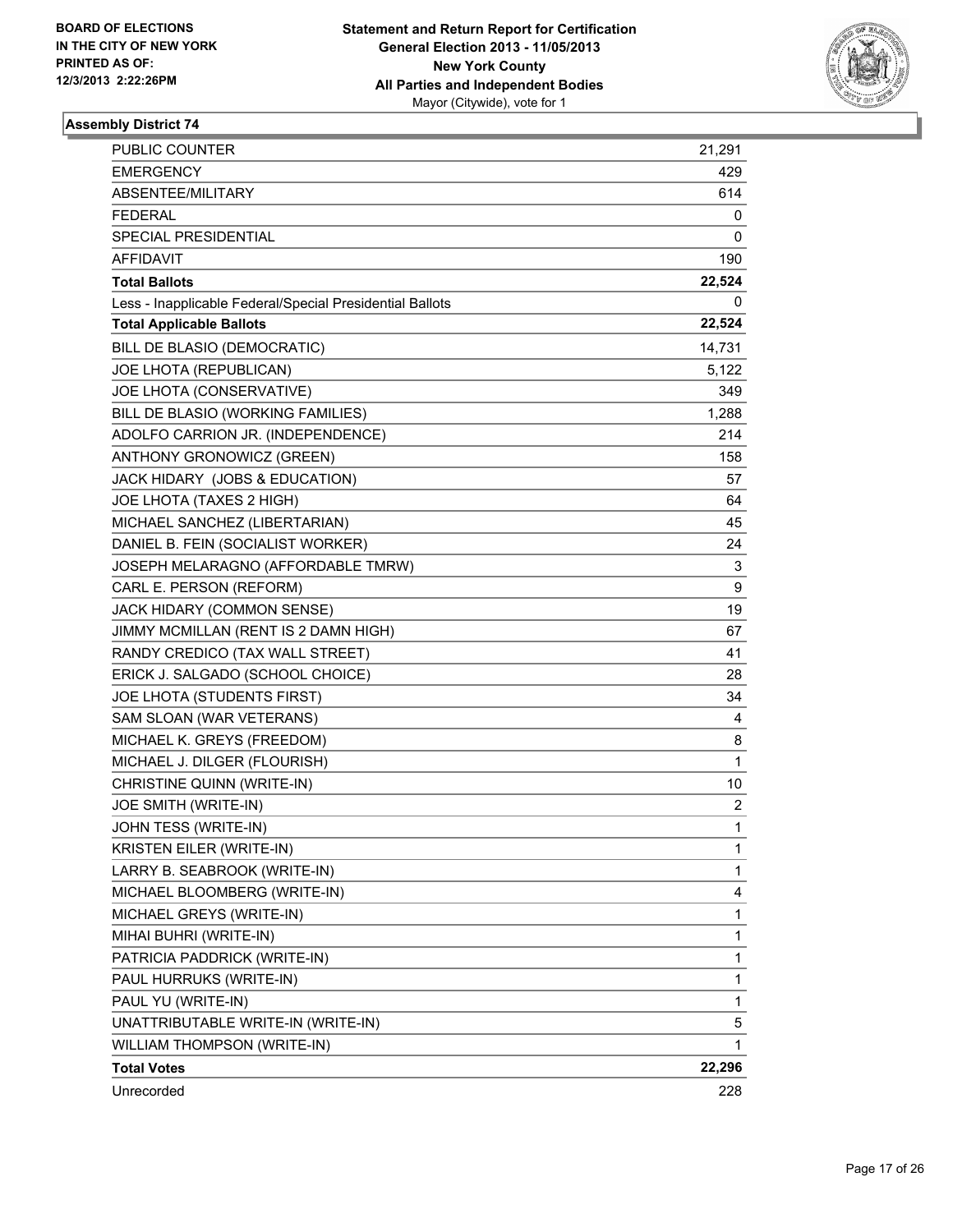

| PUBLIC COUNTER                                           | 21,536 |
|----------------------------------------------------------|--------|
| <b>EMERGENCY</b>                                         | 0      |
| ABSENTEE/MILITARY                                        | 712    |
| FEDERAL                                                  | 0      |
| SPECIAL PRESIDENTIAL                                     | 0      |
| AFFIDAVIT                                                | 248    |
| <b>Total Ballots</b>                                     | 22,496 |
| Less - Inapplicable Federal/Special Presidential Ballots | 0      |
| <b>Total Applicable Ballots</b>                          | 22,496 |
| BILL DE BLASIO (DEMOCRATIC)                              | 14,478 |
| JOE LHOTA (REPUBLICAN)                                   | 5,290  |
| JOE LHOTA (CONSERVATIVE)                                 | 297    |
| BILL DE BLASIO (WORKING FAMILIES)                        | 1,344  |
| ADOLFO CARRION JR. (INDEPENDENCE)                        | 156    |
| ANTHONY GRONOWICZ (GREEN)                                | 174    |
| JACK HIDARY (JOBS & EDUCATION)                           | 86     |
| JOE LHOTA (TAXES 2 HIGH)                                 | 87     |
| MICHAEL SANCHEZ (LIBERTARIAN)                            | 52     |
| DANIEL B. FEIN (SOCIALIST WORKER)                        | 19     |
| JOSEPH MELARAGNO (AFFORDABLE TMRW)                       | 8      |
| CARL E. PERSON (REFORM)                                  | 6      |
| JACK HIDARY (COMMON SENSE)                               | 29     |
| JIMMY MCMILLAN (RENT IS 2 DAMN HIGH)                     | 48     |
| RANDY CREDICO (TAX WALL STREET)                          | 46     |
| ERICK J. SALGADO (SCHOOL CHOICE)                         | 16     |
| JOE LHOTA (STUDENTS FIRST)                               | 32     |
| SAM SLOAN (WAR VETERANS)                                 | 0      |
| MICHAEL K. GREYS (FREEDOM)                               | 9      |
| MICHAEL J. DILGER (FLOURISH)                             | 1      |
| ALBERT LEWITINN (WRITE-IN)                               | 1      |
| ANN STEINER (WRITE-IN)                                   | 1      |
| <b>ANTHONY WEINER (WRITE-IN)</b>                         | 3      |
| ASSATA SHAKUR (WRITE-IN)                                 | 1      |
| CHRISTINE QUINN (WRITE-IN)                               | 34     |
| DAVID BLAIR ROBERTS (WRITE-IN)                           | 1      |
| DEBORAH HARTNETT (WRITE-IN)                              | 1      |
| DORIS LACHER (WRITE-IN)                                  | 1      |
| GABRIELLE DELACOUR (WRITE-IN)                            | 1      |
| <b>GEORGE MCDONALD (WRITE-IN)</b>                        | 1      |
| IVETTE RODRIGUEZ RODRIGUEZ (WRITE-IN)                    | 1      |
| JIM POLIN (WRITE-IN)                                     | 1      |
| JOHN BURNETT JR (WRITE-IN)                               | 1      |
| JOHN CATSIMATIDIS (WRITE-IN)                             | 1      |
| JOHN FINNAN (WRITE-IN)                                   | 1      |
| JOHN N. FINAN (WRITE-IN)                                 | 1      |
| JOHN TEST (WRITE-IN)                                     | 3      |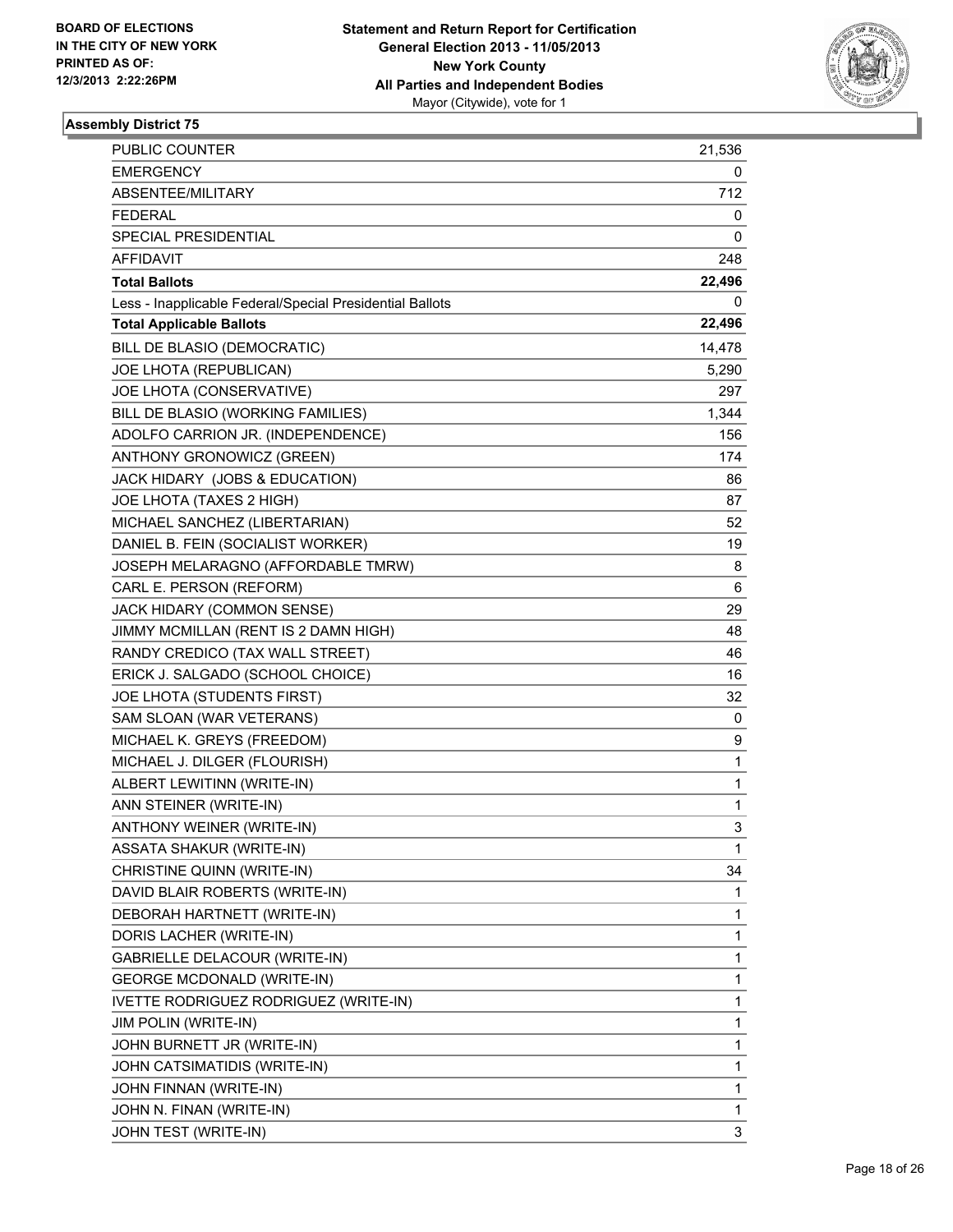

| JOHNNY MCMILLAN (WRITE-IN)         |        |
|------------------------------------|--------|
| MARIANO RIVERA (WRITE-IN)          |        |
| MARK MEYER (WRITE-IN)              |        |
| MICHAEL BLOOMBERG (WRITE-IN)       | 17     |
| RICHARD E. STONE (WRITE-IN)        |        |
| RUTH MARIE FORD (WRITE-IN)         |        |
| UNATTRIBUTABLE WRITE-IN (WRITE-IN) | 8      |
| <b>WILLIAM BRATTON (WRITE-IN)</b>  |        |
| <b>Total Votes</b>                 | 22,263 |
| Unrecorded                         | 233    |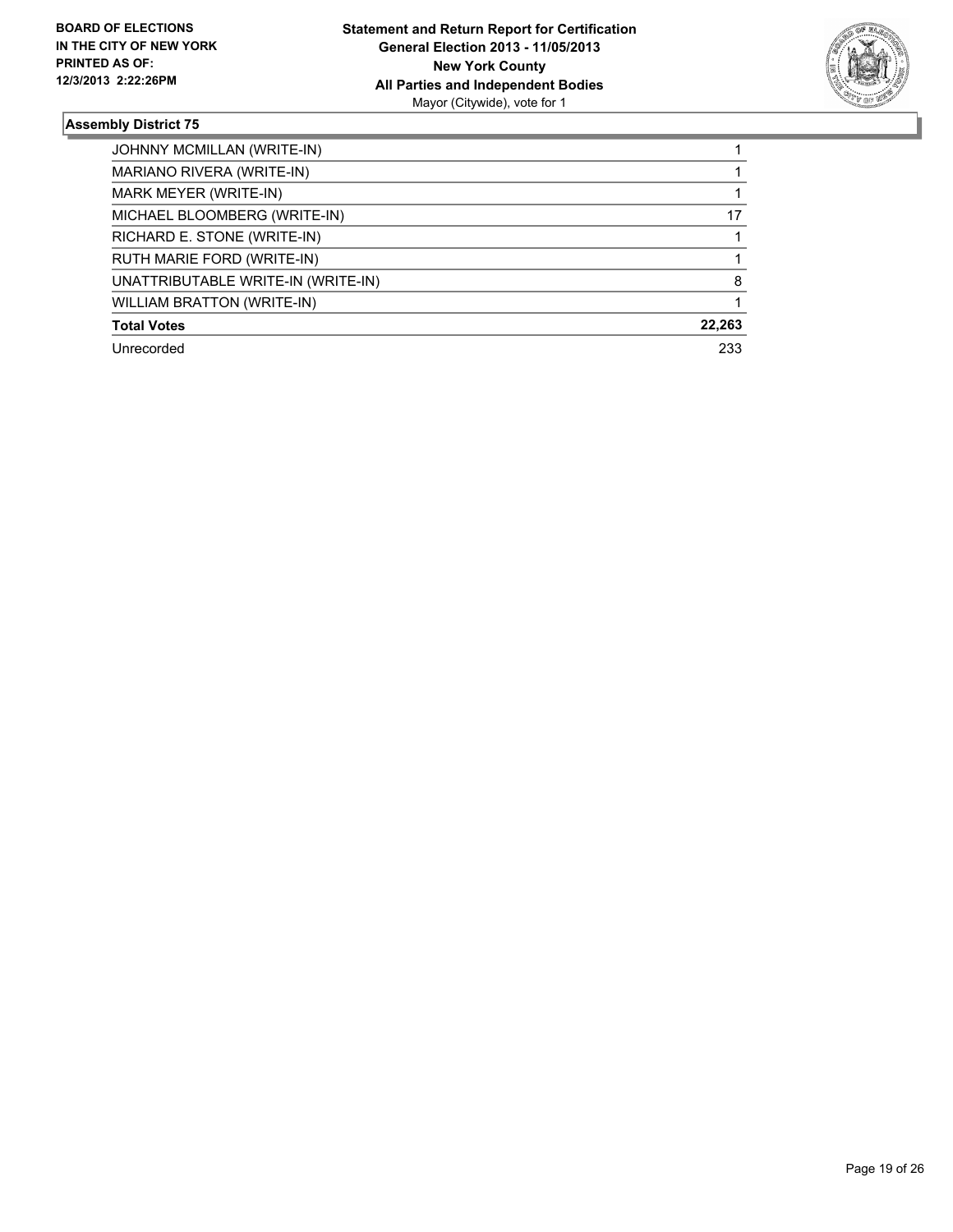

| PUBLIC COUNTER                                           | 25,170         |
|----------------------------------------------------------|----------------|
| <b>EMERGENCY</b>                                         | 1              |
| ABSENTEE/MILITARY                                        | 843            |
| FEDERAL                                                  | 0              |
| SPECIAL PRESIDENTIAL                                     | 0              |
| AFFIDAVIT                                                | 282            |
| <b>Total Ballots</b>                                     | 26,296         |
| Less - Inapplicable Federal/Special Presidential Ballots | 0              |
| <b>Total Applicable Ballots</b>                          | 26,296         |
| BILL DE BLASIO (DEMOCRATIC)                              | 11,141         |
| JOE LHOTA (REPUBLICAN)                                   | 12,617         |
| JOE LHOTA (CONSERVATIVE)                                 | 631            |
| BILL DE BLASIO (WORKING FAMILIES)                        | 629            |
| ADOLFO CARRION JR. (INDEPENDENCE)                        | 187            |
| ANTHONY GRONOWICZ (GREEN)                                | 159            |
| JACK HIDARY (JOBS & EDUCATION)                           | 95             |
| JOE LHOTA (TAXES 2 HIGH)                                 | 140            |
| MICHAEL SANCHEZ (LIBERTARIAN)                            | 43             |
| DANIEL B. FEIN (SOCIALIST WORKER)                        | 15             |
| JOSEPH MELARAGNO (AFFORDABLE TMRW)                       | 5              |
| CARL E. PERSON (REFORM)                                  | $\overline{7}$ |
| JACK HIDARY (COMMON SENSE)                               | 30             |
| JIMMY MCMILLAN (RENT IS 2 DAMN HIGH)                     | 54             |
| RANDY CREDICO (TAX WALL STREET)                          | 18             |
| ERICK J. SALGADO (SCHOOL CHOICE)                         | 12             |
| JOE LHOTA (STUDENTS FIRST)                               | 63             |
| SAM SLOAN (WAR VETERANS)                                 | 1              |
| MICHAEL K. GREYS (FREEDOM)                               | 3              |
| MICHAEL J. DILGER (FLOURISH)                             | 1              |
| ALFRED NEVMAD (WRITE-IN)                                 | 1              |
| ARI SPOOL (WRITE-IN)                                     | 1              |
| ASSATA SHAKUR (WRITE-IN)                                 | 3              |
| BEN DISALBO (WRITE-IN)                                   | 1              |
| CHRISTINE QUINN (WRITE-IN)                               | 4              |
| DAVID GOODSMITH (WRITE-IN)                               | 1              |
| ED KODS (WRITE-IN)                                       | 1              |
| ELIOT SPITZER (WRITE-IN)                                 | 1              |
| <b>GEORGE MCDONALD (WRITE-IN)</b>                        | 4              |
| <b>GEORGE MICHELLS (WRITE-IN)</b>                        | 1              |
| HARVEY BELLOVIN (WRITE-IN)                               | 1              |
| HILLARY CLINTON (WRITE-IN)                               | 2              |
| JOHN LINDSAY (WRITE-IN)                                  | 1              |
| JOHN LIU (WRITE-IN)                                      | 1              |
| JON STEWART (WRITE-IN)                                   | 1              |
| JOSEPH B PORDERMO (WRITE-IN)                             | 1              |
| LEOPOLD PIERSON (WRITE-IN)                               | $\overline{2}$ |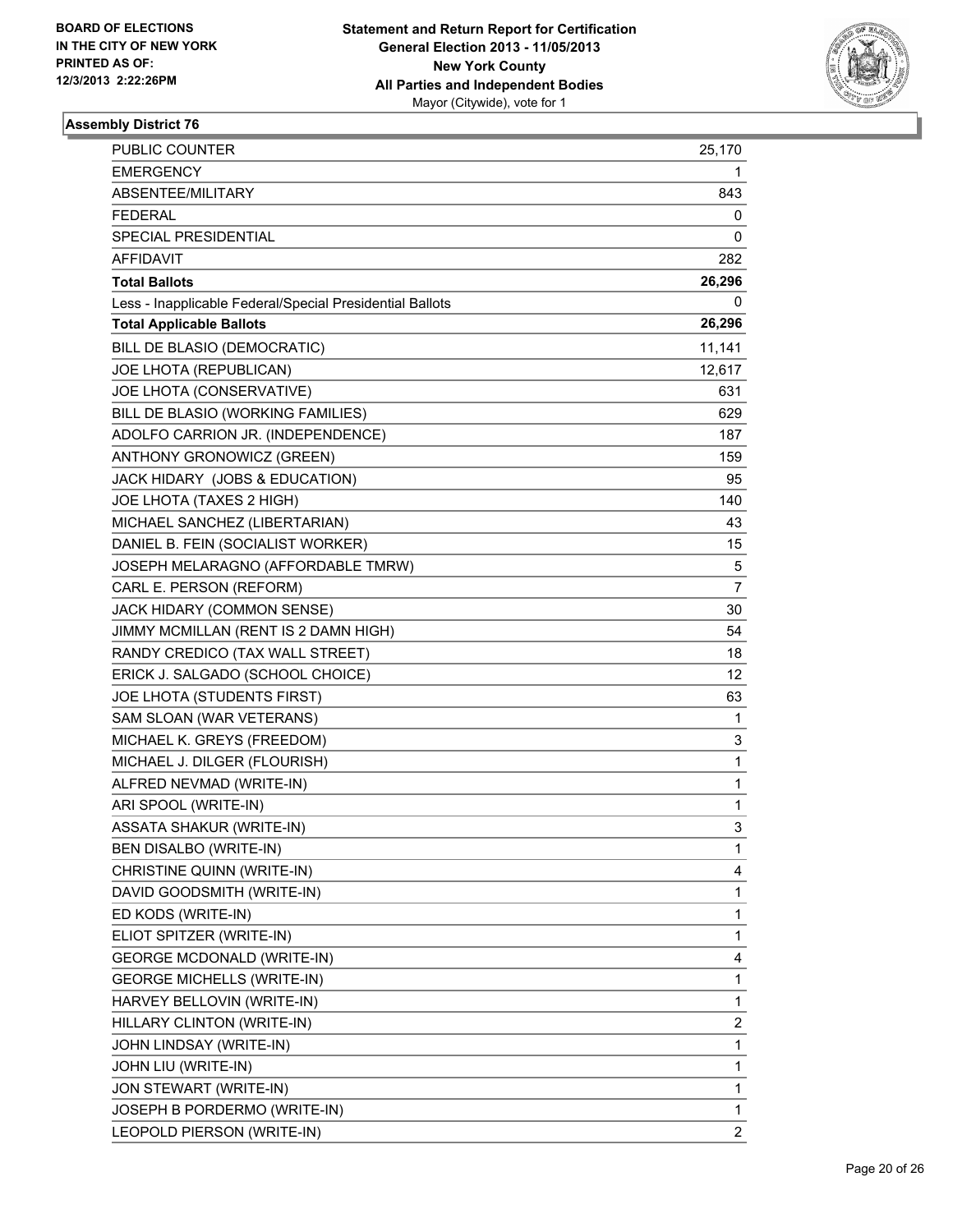

| MIATNLR BLANELG (WRITE-IN)         |        |
|------------------------------------|--------|
| MICHAEL BLOOMBERG (WRITE-IN)       | 11     |
| MIQUEL ALVARZ (WRITE-IN)           |        |
| NEIL DEGRASSE TYSON (WRITE-IN)     |        |
| PHIL JACKSON (WRITE-IN)            |        |
| RAYMOND KELLY (WRITE-IN)           |        |
| RUDOLPH GIULIANI (WRITE-IN)        | 3      |
| STEVEN K ARONOFF (WRITE-IN)        |        |
| UNATTRIBUTABLE WRITE-IN (WRITE-IN) | 12     |
| <b>WILLIAM CLINTON (WRITE-IN)</b>  |        |
| <b>WILLIAM THOMPSON (WRITE-IN)</b> | 6      |
| <b>Total Votes</b>                 | 25,917 |
| Unrecorded                         | 379    |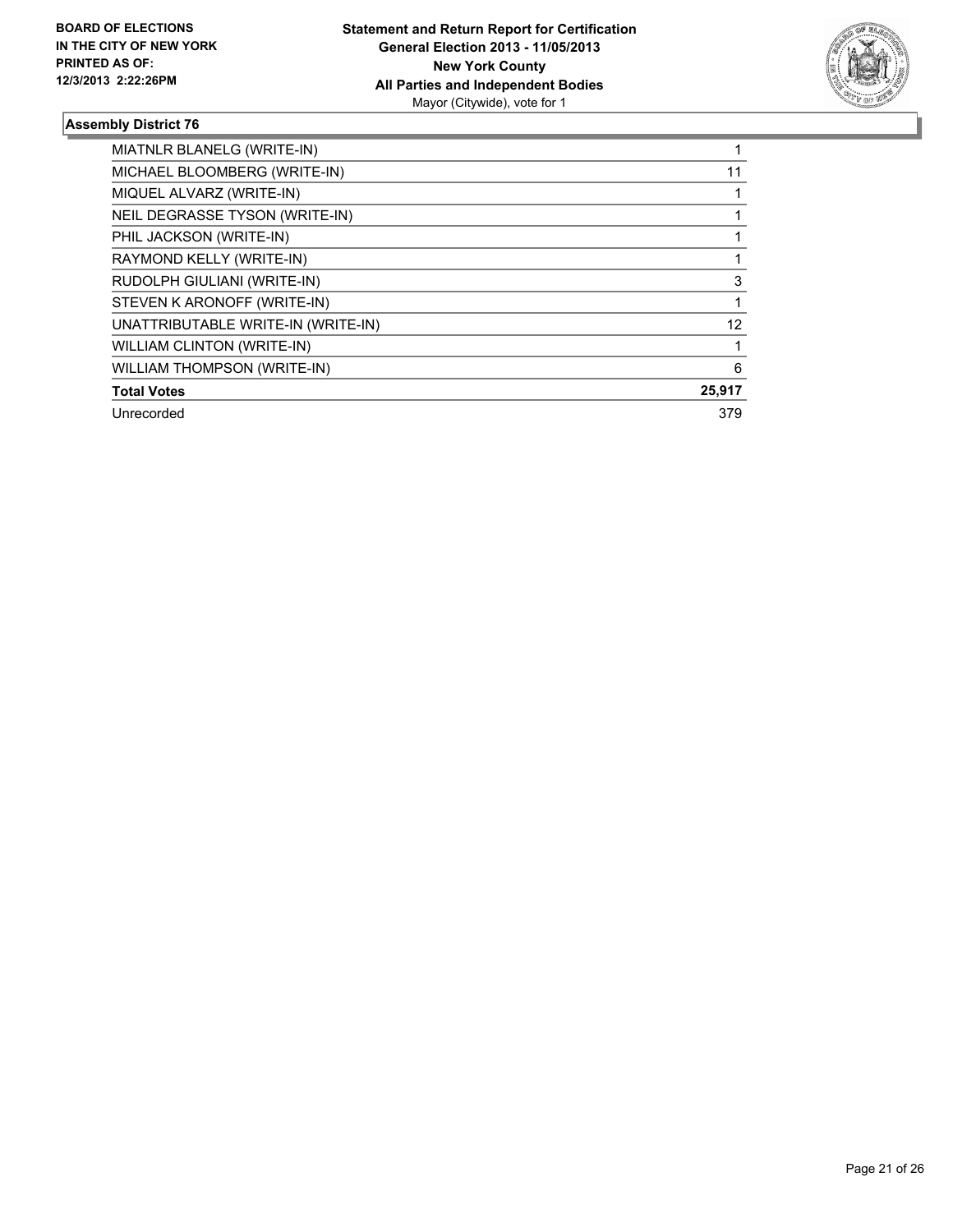

| PUBLIC COUNTER                                           | 263,833         |
|----------------------------------------------------------|-----------------|
| EMERGENCY                                                | 495             |
| ABSENTEE/MILITARY                                        | 7,993           |
| <b>FEDERAL</b>                                           | 0               |
| SPECIAL PRESIDENTIAL                                     | 0               |
| AFFIDAVIT                                                | 3,153           |
| <b>Total Ballots</b>                                     | 275,474         |
| Less - Inapplicable Federal/Special Presidential Ballots | 0               |
| <b>Total Applicable Ballots</b>                          | 275,474         |
| BILL DE BLASIO (DEMOCRATIC)                              | 182,221         |
| JOE LHOTA (REPUBLICAN)                                   | 64,803          |
| JOE LHOTA (CONSERVATIVE)                                 | 3,495           |
| BILL DE BLASIO (WORKING FAMILIES)                        | 13,096          |
| ADOLFO CARRION JR. (INDEPENDENCE)                        | 2,161           |
| ANTHONY GRONOWICZ (GREEN)                                | 1,655           |
| JACK HIDARY (JOBS & EDUCATION)                           | 829             |
| JOE LHOTA (TAXES 2 HIGH)                                 | 807             |
| MICHAEL SANCHEZ (LIBERTARIAN)                            | 446             |
| DANIEL B. FEIN (SOCIALIST WORKER)                        | 230             |
| JOSEPH MELARAGNO (AFFORDABLE TMRW)                       | 55              |
| CARL E. PERSON (REFORM)                                  | 86              |
| JACK HIDARY (COMMON SENSE)                               | 252             |
| JIMMY MCMILLAN (RENT IS 2 DAMN HIGH)                     | 579             |
| RANDY CREDICO (TAX WALL STREET)                          | 317             |
| ERICK J. SALGADO (SCHOOL CHOICE)                         | 267             |
| JOE LHOTA (STUDENTS FIRST)                               | 329             |
| SAM SLOAN (WAR VETERANS)                                 | 19              |
| MICHAEL K. GREYS (FREEDOM)                               | 161             |
| MICHAEL J. DILGER (FLOURISH)                             | 12 <sup>°</sup> |
| ALAN KEYES (WRITE-IN)                                    | 1               |
| ALBERT LEWITINN (WRITE-IN)                               | 1               |
| ALFRED NEVMAD (WRITE-IN)                                 | $\mathbf{1}$    |
| ALYSSA RENTAS (WRITE-IN)                                 | 1               |
| ANDREW BAXTER (WRITE-IN)                                 | 1               |
| ANDREW CHANG (WRITE-IN)                                  | 1               |
| ANGELA MONTE (WRITE-IN)                                  | 1               |
| ANN PASSER (WRITE-IN)                                    | 1               |
| ANN STEINER (WRITE-IN)                                   | 1               |
| ANTHONY WEINER (WRITE-IN)                                | 12              |
| ARI SPOOL (WRITE-IN)                                     | 1               |
| ASCATA SHANUR (WRITE-IN)                                 | 1               |
| ASHA DIXON (WRITE-IN)                                    | 1               |
| ASSATA SHAKUA (WRITE-IN)                                 | 1               |
| ASSATA SHAKUR (WRITE-IN)                                 | 7               |
| ASSODA SHAYAN (WRITE-IN)                                 | 1               |
| <b>ASSOTA SHAKUR (WRITE-IN)</b>                          | 1               |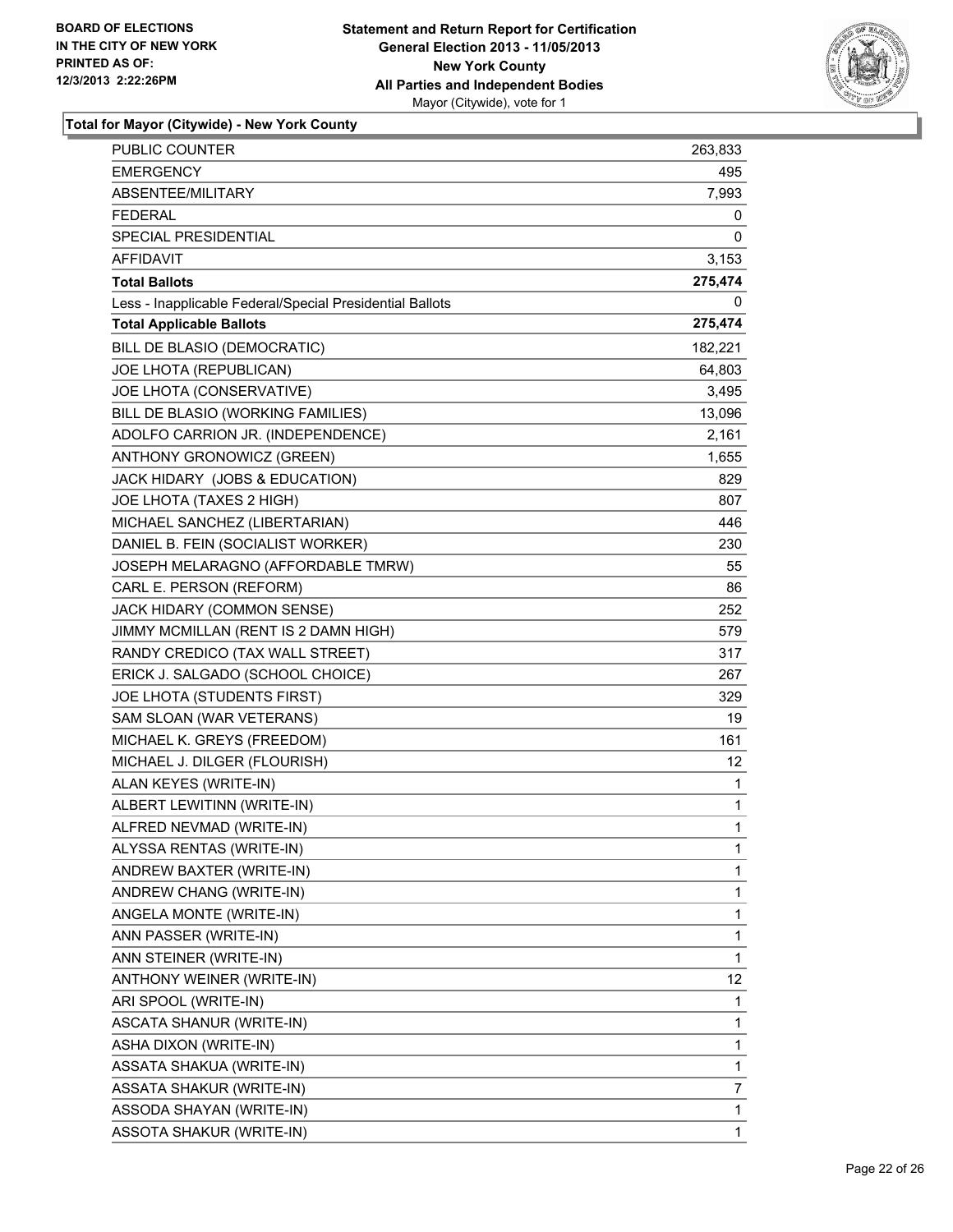

| AUBRE GRAMN (WRITE-IN)                | 1                       |
|---------------------------------------|-------------------------|
| BEN DISALBO (WRITE-IN)                | 1                       |
| BEN JESUS (WRITE-IN)                  | 1                       |
| BILL MURAWSKI (WRITE-IN)              | 1                       |
| BILL THOMAS (WRITE-IN)                | $\overline{\mathbf{c}}$ |
| BRETT SCHWARTZ (WRITE-IN)             | 1                       |
| BURTON JOSEPHS (WRITE-IN)             | 2                       |
| CARL MCCALL (WRITE-IN)                | 1                       |
| CAROL BELLOMY (WRITE-IN)              | 1                       |
| CHRISTBALL SILVA (WRITE-IN)           | 1                       |
| CHRISTINE QUINN (WRITE-IN)            | 122                     |
| CLAUDIA AQUIRRE (WRITE-IN)            | 1                       |
| D PETRILLO (WRITE-IN)                 | 1                       |
| DANIEL CHU (WRITE-IN)                 | 1                       |
| DANIEL LIPSUARD (WRITE-IN)            | 1                       |
| DANIEL SQUADRON (WRITE-IN)            | 2                       |
| DAVID BLAIR ROBERTS (WRITE-IN)        | 1                       |
| DAVID GOODSMITH (WRITE-IN)            | 1                       |
| DAVID WARRICK (WRITE-IN)              | 1                       |
| DAVID YASSKY (WRITE-IN)               | 1                       |
| DEBORAH HARTNETT (WRITE-IN)           | 1                       |
| DORIS LACHER (WRITE-IN)               | 1                       |
| ED KODS (WRITE-IN)                    | 1                       |
| ELIOT SPITZER (WRITE-IN)              | $\mathbf{2}$            |
| ELIZABETH WARREN (WRITE-IN)           | 1                       |
| ELLIE MERGENDERA (WRITE-IN)           | 1                       |
| ERIK Y. TARADO (WRITE-IN)             | 1                       |
| ERIN GISENBERG (WRITE-IN)             | 1                       |
| FELIX FUSCO (WRITE-IN)                | $\overline{\mathbf{c}}$ |
| FELIX ROBLYN (WRITE-IN)               | 1                       |
| FIORELLO LAGUARDIA (WRITE-IN)         | 1                       |
| FRANCISCO SPIES (WRITE-IN)            | 3                       |
| FREDDIE PRINCE JR. (WRITE-IN)         | 1                       |
| GABRIELLE DELACOUR (WRITE-IN)         | 1                       |
| <b>GEORGE MCDONALD (WRITE-IN)</b>     | 15                      |
| <b>GEORGE MICHELLS (WRITE-IN)</b>     | 1                       |
| <b>GLORIA SCHWAB (WRITE-IN)</b>       | 1                       |
| HARVEY BELLOVIN (WRITE-IN)            | 1                       |
| HENRY HEWES (WRITE-IN)                | 1                       |
| HILLARY CLINTON (WRITE-IN)            | 4                       |
| INVY ASHA (WRITE-IN)                  | 1                       |
| IVETTE RODRIGUEZ RODRIGUEZ (WRITE-IN) | 1                       |
| IVO SANDOR (WRITE-IN)                 | 1                       |
| JACKSON DELLABATE (WRITE-IN)          | 1                       |
| JACKSON SUKKAR (WRITE-IN)             | 1                       |
| JAMES ROBERTS JR (WRITE-IN)           | 1                       |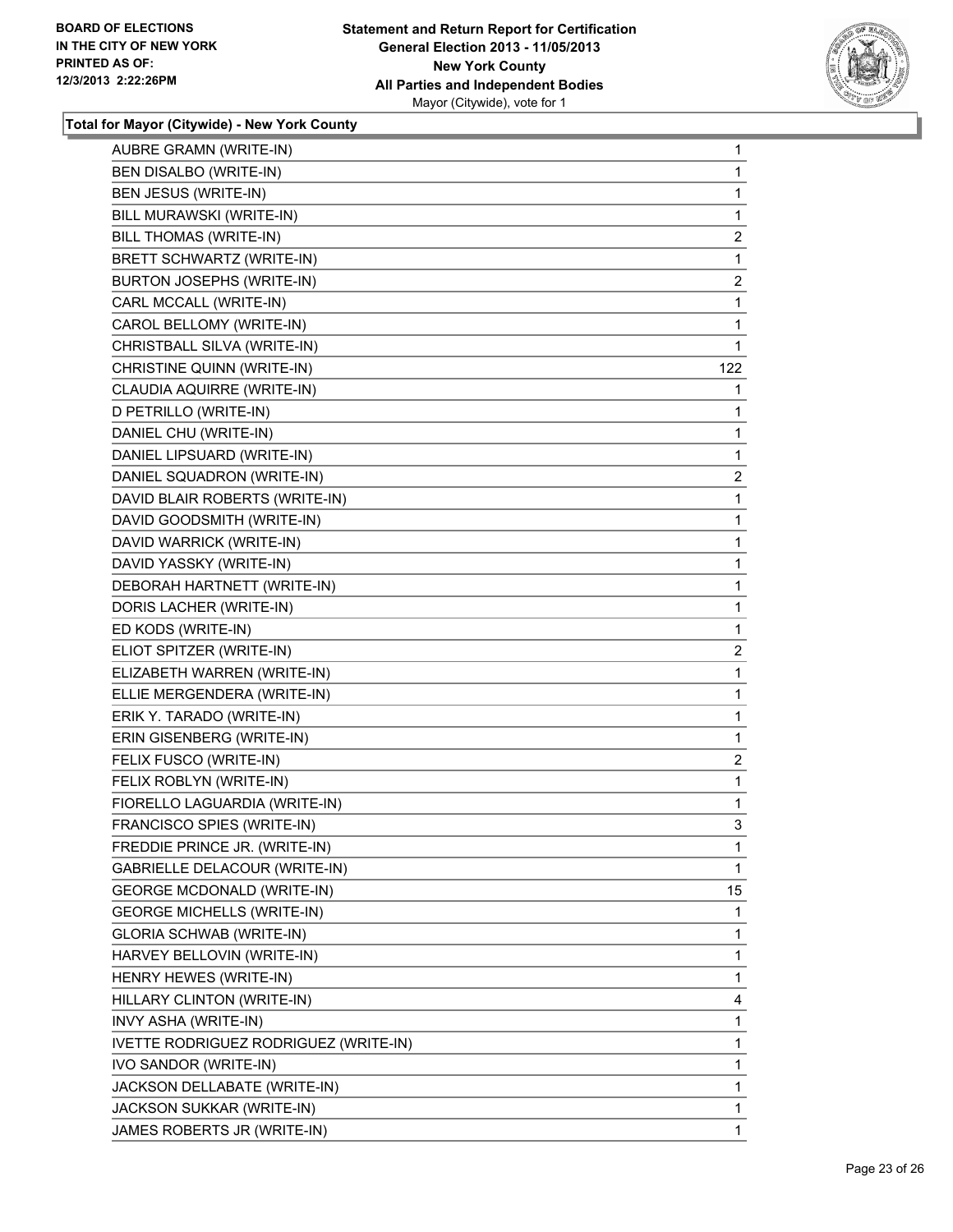

| JAMES SEAMUS BRENNAN (WRITE-IN) | 1              |
|---------------------------------|----------------|
| JANETTE SADIK-KHAN (WRITE-IN)   | 5              |
| JEFF SEIDEL (WRITE-IN)          | $\overline{2}$ |
| JIM POLIN (WRITE-IN)            | 1              |
| JOE SMITH (WRITE-IN)            | 2              |
| JOHN A RAMELLI III (WRITE-IN)   | 1              |
| JOHN BURNETT JR (WRITE-IN)      | 1              |
| JOHN C LIU (WRITE-IN)           | 1              |
| JOHN CATSIMATIDIS (WRITE-IN)    | 6              |
| JOHN FINAN (WRITE-IN)           | 1              |
| JOHN FINEN (WRITE-IN)           | 1              |
| JOHN FINNAN (WRITE-IN)          | 1              |
| JOHN JOSEPH KELLER (WRITE-IN)   | 1              |
| JOHN LINDSAY (WRITE-IN)         | 1              |
| JOHN LIU (WRITE-IN)             | 7              |
| JOHN N. FINAN (WRITE-IN)        | 1              |
| JOHN TESS (WRITE-IN)            | 1              |
| JOHN TEST (WRITE-IN)            | 7              |
| JOHNNY MCMILLAN (WRITE-IN)      | 1              |
| JON STEWART (WRITE-IN)          | 1              |
| JONNY PORKPIE (WRITE-IN)        | 1              |
| JOSEPH B PORDERMO (WRITE-IN)    | 1              |
| JOSHUA P HOUSTON (WRITE-IN)     | 1              |
| JOYCE SILVER (WRITE-IN)         | 1              |
| KATHLEEN QUINN (WRITE-IN)       | 1              |
| KEITH VESSELL (WRITE-IN)        | 1              |
| KEVIN COHEN (WRITE-IN)          | 1              |
| KIRSTEN N. EILER (WRITE-IN)     | 1              |
| KRISTEN EILER (WRITE-IN)        | 1              |
| LARRY B. SEABROOK (WRITE-IN)    | 1              |
| LAUNA S. CARVER (WRITE-IN)      | 1              |
| LENIN R PENA (WRITE-IN)         | 1              |
| LEOPOLD PIERSON (WRITE-IN)      | 2              |
| LINDA BARRY (WRITE-IN)          | 1              |
| LIZ WEXLER (WRITE-IN)           | 1              |
| LUIS TEJADA (WRITE-IN)          | 6              |
| MANDA BASUN (WRITE-IN)          | 1              |
| MARIANO RIVERA (WRITE-IN)       | 1              |
| MARIS BLASINO (WRITE-IN)        | 1              |
| MARK MAHONEY (WRITE-IN)         | 1              |
| MARK MEYER (WRITE-IN)           | 1              |
| MATT MORAN (WRITE-IN)           | 1              |
| MAYER VISHNER (WRITE-IN)        | 1              |
| MEL WYMORE (WRITE-IN)           | 1              |
| MIATNLR BLANELG (WRITE-IN)      | 1              |
| MICHAEL BLOOMBERG (WRITE-IN)    | 118            |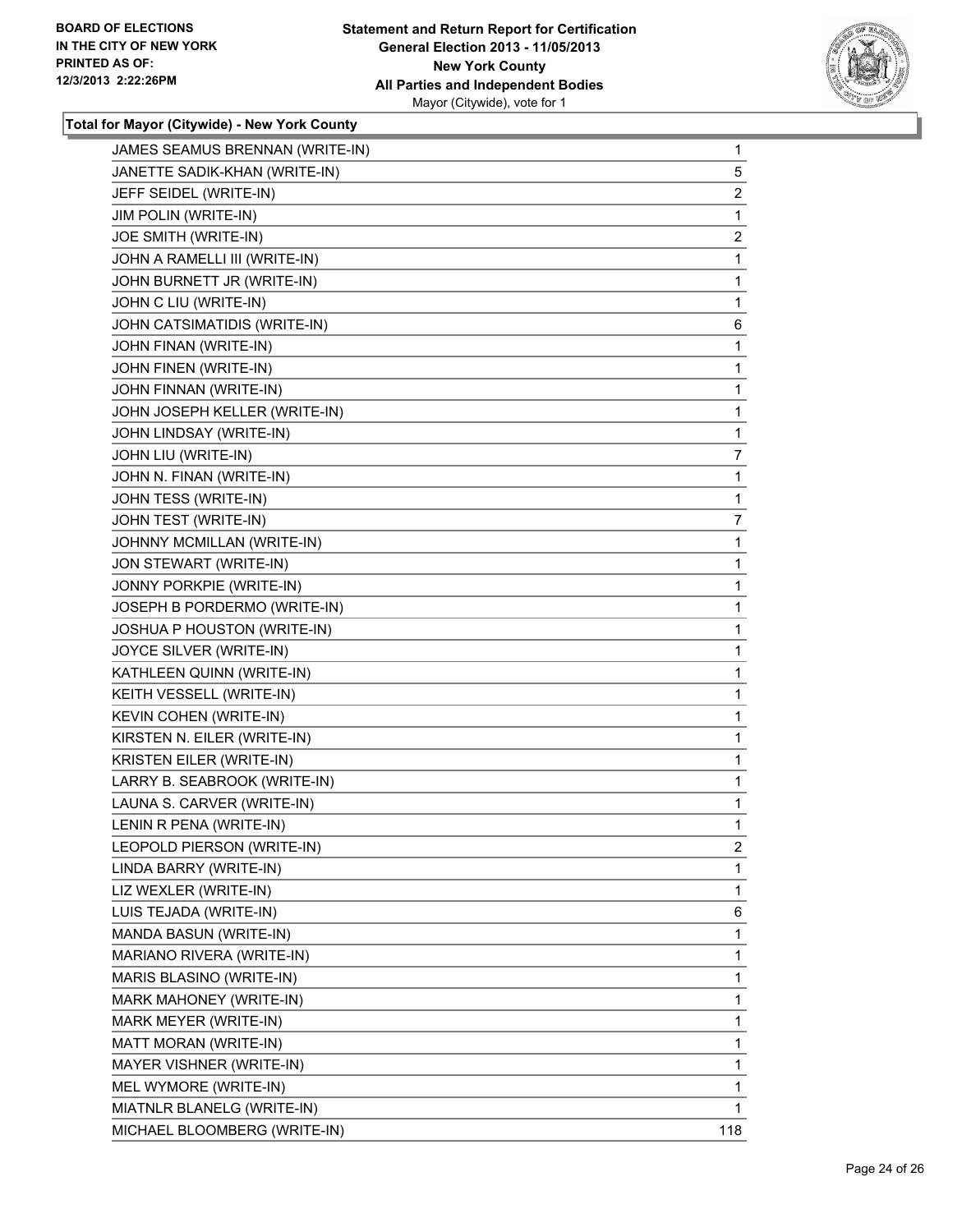

| MICHAEL CARDOZA (WRITE-IN)        | 1              |
|-----------------------------------|----------------|
| MICHAEL GRAS (WRITE-IN)           | 1              |
| MICHAEL GREYS (WRITE-IN)          | 1              |
| MICHAEL HALPERT (WRITE-IN)        | 1              |
| MICHAEL MCKEE (WRITE-IN)          | 1              |
| MICHAEL REILLY (WRITE-IN)         | 1              |
| MICHAEL SHERROW (WRITE-IN)        | 2              |
| MICHAEL STREETES LEWIS (WRITE-IN) | 1              |
| MIHAI BUHRI (WRITE-IN)            | 1              |
| MIKE REILLY (WRITE-IN)            | 1              |
| MIQUEL ALVARZ (WRITE-IN)          | 1              |
| MITCHEL A LEVERTHAL (WRITE-IN)    | 1              |
| NEELESH SHAH (WRITE-IN)           | 1              |
| NEER ASHERIE (WRITE-IN)           | 1              |
| NEIL BARSKY (WRITE-IN)            | 1              |
| NEIL DEGRASSE TYSON (WRITE-IN)    | 1              |
| NESLIN PILF (WRITE-IN)            | 1              |
| NORMAN SIEGEL (WRITE-IN)          | 1              |
| OTIS WETHERBEE (WRITE-IN)         | 1              |
| PATRICIA PADDRICK (WRITE-IN)      | 1              |
| PAUL HURRUKS (WRITE-IN)           | 1              |
| PAUL YU (WRITE-IN)                | 1              |
| PHIL JACKSON (WRITE-IN)           | 1              |
| PILAR WITHMAN (WRITE-IN)          | 1              |
| RAYMOND FRANT (WRITE-IN)          | 1              |
| RAYMOND FRANTZ (WRITE-IN)         | 2              |
| RAYMOND KELLY (WRITE-IN)          | 10             |
| RENALDO CHAPARRO (WRITE-IN)       | 2              |
| RICARDO D VIERA (WRITE-IN)        | 1              |
| RICHARD E. STONE (WRITE-IN)       | 1              |
| ROBERT CORZINE JR. (WRITE-IN)     | 1              |
| ROBERT MALDAUR (WRITE-IN)         | 1              |
| RON R. MILLER (WRITE-IN)          | 1              |
| RONALD REAGAN (WRITE-IN)          | 1              |
| ROSE ANNE BARR (WRITE-IN)         | 1              |
| RUDOLPH GIULIANI (WRITE-IN)       | 6              |
| RUDOLPH GUILIANI (WRITE-IN)       | 1              |
| RUTH MARIE FORD (WRITE-IN)        | 1              |
| SABATO JASPER FOX (WRITE-IN)      | 1              |
| SAM HOLMSTEIN (WRITE-IN)          | 1              |
| SAMUEL G. HUDIS (WRITE-IN)        | $\overline{2}$ |
| SAMUEL GINSBERG HUDIS (WRITE-IN)  | 2              |
| SHELEY FISSE (WRITE-IN)           | 1              |
| SOPHIA VELEZ (WRITE-IN)           | 1              |
| STEVEN K ARONOFF (WRITE-IN)       | 1              |
| STEVEN ROTH (WRITE-IN)            | 1              |